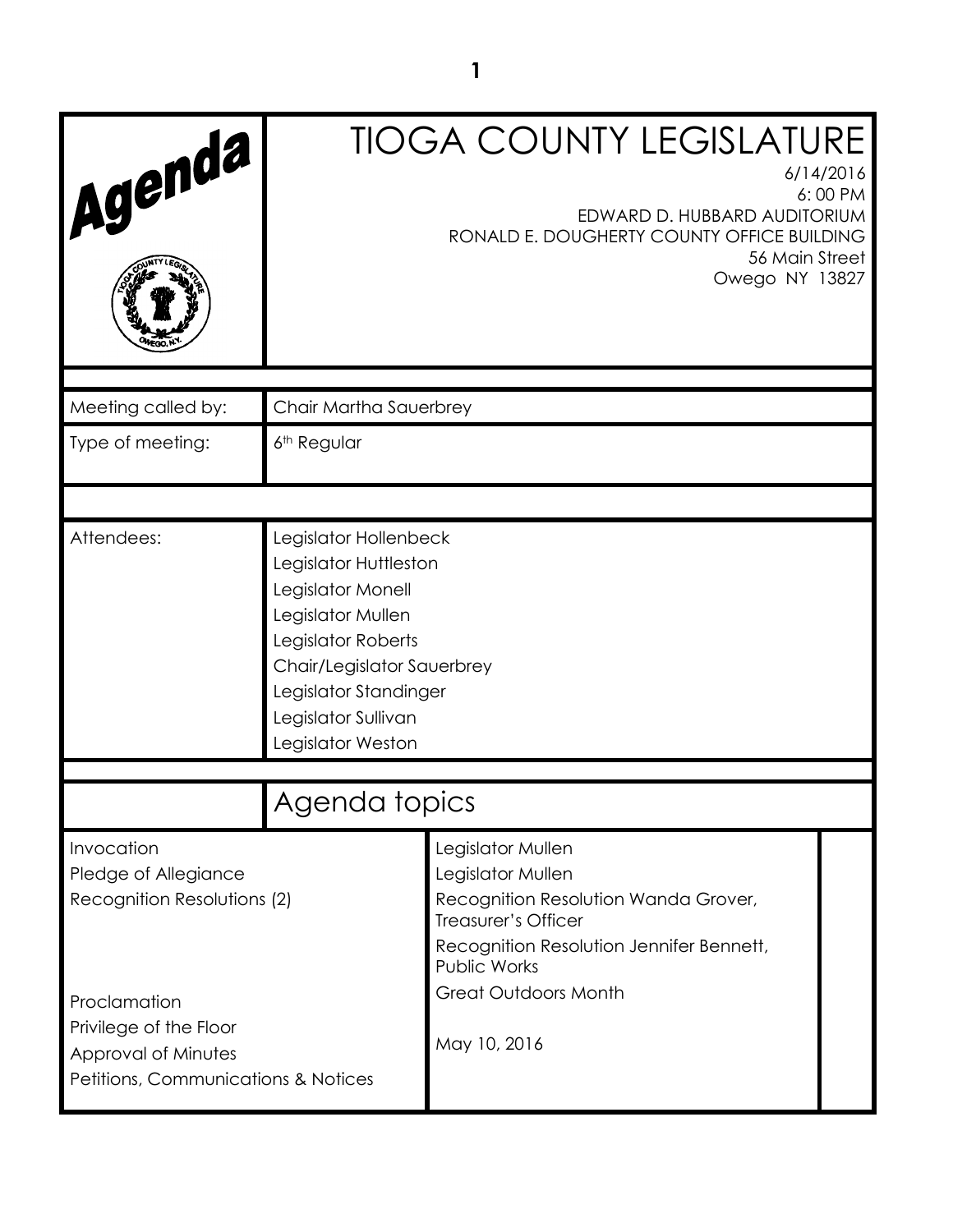| Appointments/Reappointments                |                                                                                                                                                                                                                   |
|--------------------------------------------|-------------------------------------------------------------------------------------------------------------------------------------------------------------------------------------------------------------------|
| <b>Reports Standing/Special Committees</b> |                                                                                                                                                                                                                   |
| <b>RESOLUTIONS:</b>                        | 1. Modify 2016 Budget Emergency Management                                                                                                                                                                        |
|                                            | 2. Appropriation of Funds Mental Hygiene                                                                                                                                                                          |
|                                            | 3. Appropriation of Funds Social Services                                                                                                                                                                         |
|                                            | 4. Approve Additional Funding for Summer Youth Employment<br><b>Programs Social Services</b>                                                                                                                      |
|                                            | 5. Authorize and Fund FMAS-Tyler Technologies 25% Software<br>Fees out of Software Reserve Account                                                                                                                |
|                                            | 6. Accept Award of Roadside Marker Grant and Appropriate<br>Funds                                                                                                                                                 |
|                                            | 7. Amend Policy 11 Travel Policy and Procedures                                                                                                                                                                   |
|                                            | 8. Authorization to Submit Application and Administer a New<br>York Housing Trust Fund Corporation 2016 New York Main<br>Street Downtown Anchor Program for the 145 Front Street,<br>Owego Revitalization Project |
|                                            | 9. Authorize Tioga County Materials Recovery Manager to<br>apply for a water quality improvement project (WQIP) grant<br>for the construction of a truck washing bay                                              |
|                                            | 10. Authorize Tioga County Materials Recovery Manager to<br>apply for a water quality improvement project (WQIP) grant<br>for culvert projects                                                                    |
|                                            | 11. Award Bid for Transportation Services to Early Intervention<br>and Preschool Special Education Children's Program Public<br>Health                                                                            |
|                                            | 12. Appoint Member to the Tioga County Board of Health Public<br>Health                                                                                                                                           |
|                                            | 13. Appoint Member to the Tioga County Board of Health Public<br>Health                                                                                                                                           |
|                                            | 14. Authorize Creation of One (1) Full-Time Community Health<br>Program Supervisor without increase of headcount Public<br>Health                                                                                 |
|                                            | 15. Authorize Creation of Temporary, Part-Time Secretary to the<br><b>Commissioner of Public Works</b>                                                                                                            |
|                                            | 16. Appoint Secretary to Commissioner of Public Works                                                                                                                                                             |
|                                            | 17. Resolution to Declare Work Day Status for Elected and<br><b>Appointed Officials</b>                                                                                                                           |
|                                            | 18. Standard Work Day and Reporting Resolution                                                                                                                                                                    |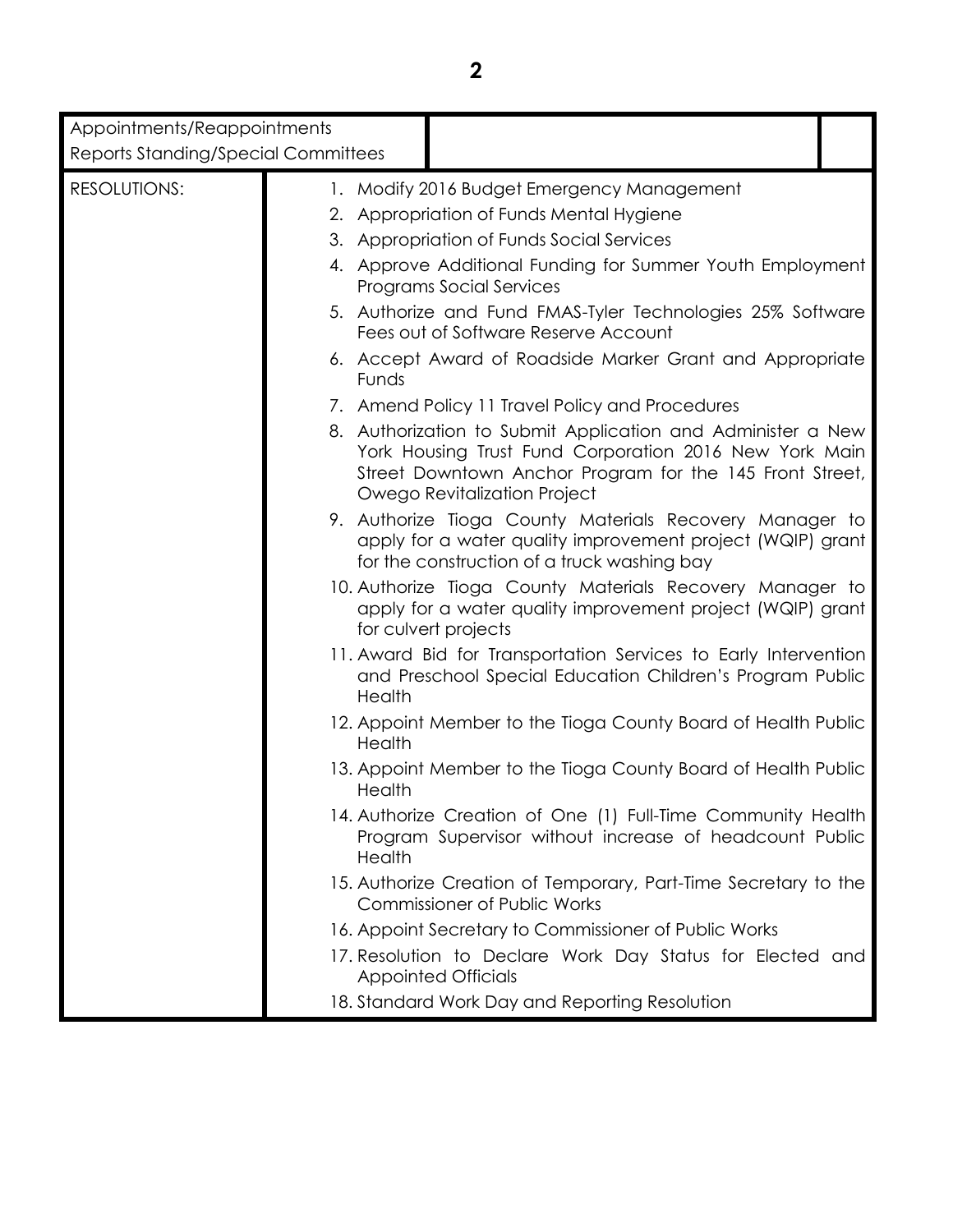#### REFERRED TO: FINANCE/LEGAL COMMITTEE

#### RESOLUTION NO. -16 RESOLUTION RECOGNIZING WANDA GROVER'S 16 YEARS OF DEDICATED SERVICE TO TIOGA COUNTY

WHEREAS: Wanda Grover started her employment with Tioga County as a Typist in the Information Technology Department on June 12, 2000, and then she was promoted to Sr. Typist on January 2, 2003. She then became the Account Clerk Typist in the Treasurer's Office on March 29, 2006. She was appointed to the position of Tax Roll Supervisor on July 14, 2008 and has remained at this position for the remainder of her career; and

WHEREAS: Wanda Grover has been extremely dedicated and loyal in the performance of her duties and responsibilities during the past 16 years to the Treasurer's Department. She has earned the respect of her colleagues and peers throughout Tioga County; and

WHEREAS: Wanda Grover will retire on June 29, 2016; therefore be it

RESOLVED: That the Tioga County Legislature, on its own behalf, as well as on behalf of the citizens of Tioga County, express sincere gratitude to Wanda Grover for her 16 years of dedicated and loyal service to the residents of Tioga County; and be it further

RESOLVED: That this resolution be spread upon the minutes of this meeting and a certified copy be presented to this outstanding employee, Wanda Grover.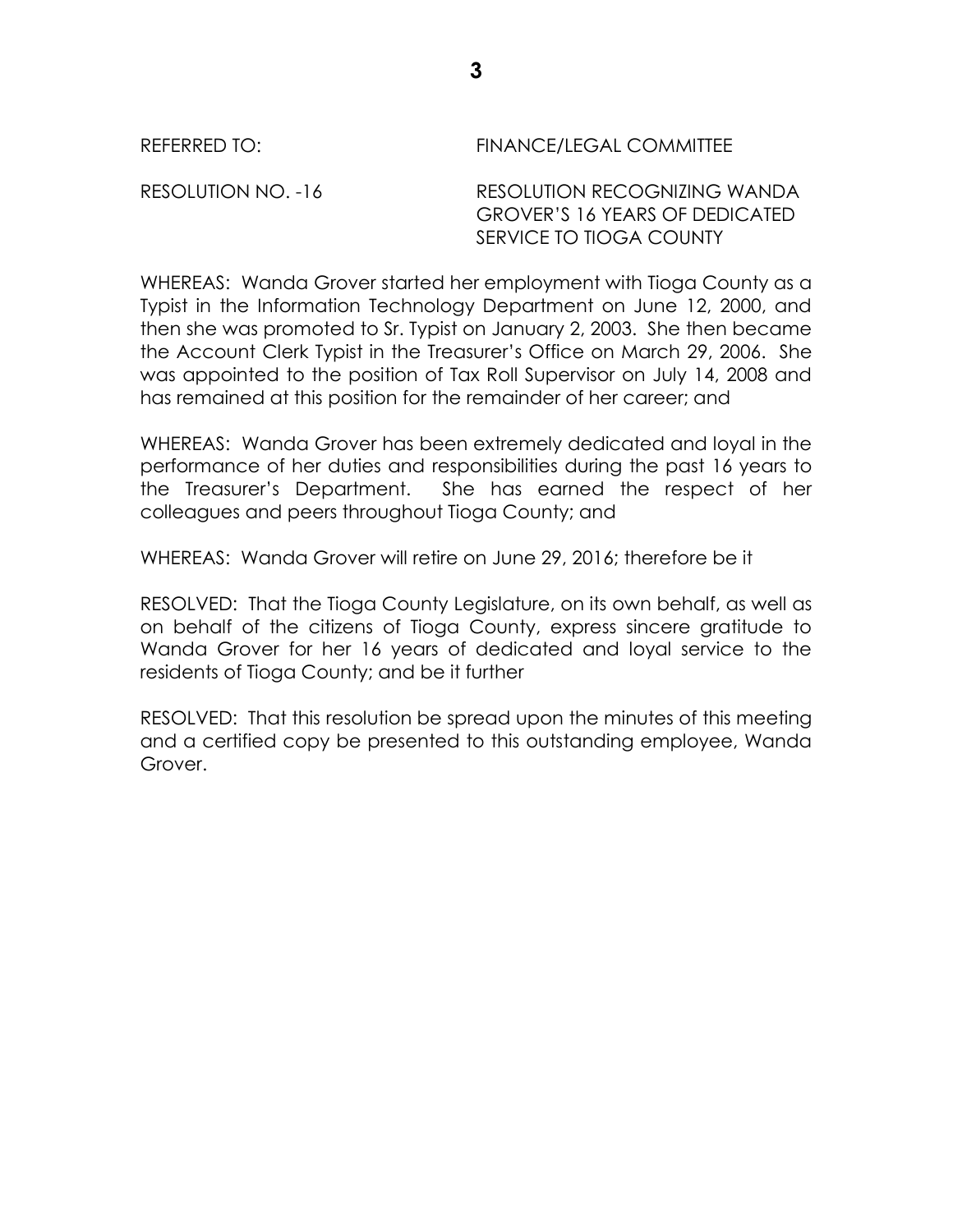REFERRED TO: PUBLIC WORKS

RESOLUTION NO. -16 RESOLUTION RECOGNIZING JENNIFER BENNETT'S 21 YEARS OF DEDICATED SERVICE TO TIOGA COUNTY

WHEREAS: Jennifer Bennett started her employment with Tioga County as Secretary to the Commissioner of Public Works December 27, 1994 and remained at this position for the remainder of her career; and

WHEREAS: Jennifer Bennett has been extremely dedicated and loyal in the performance of her duties and responsibilities during the past 21 years to the Public Works Department. She has earned the respect of her colleagues and peers throughout Tioga County; and

WHEREAS: Ms. Bennett will retire on June 30, 2016; therefore be it

RESOLVED: That the Tioga County Legislature, on its own behalf, as well as on behalf of the citizens of Tioga County, express sincere gratitude to Jennifer Bennett for her 21 years of dedicated and loyal service to the residents of Tioga County; and be it further

RESOLVED: That this resolution be spread upon the minutes of this meeting and a certified copy be presented to this outstanding employee, Jennifer Bennett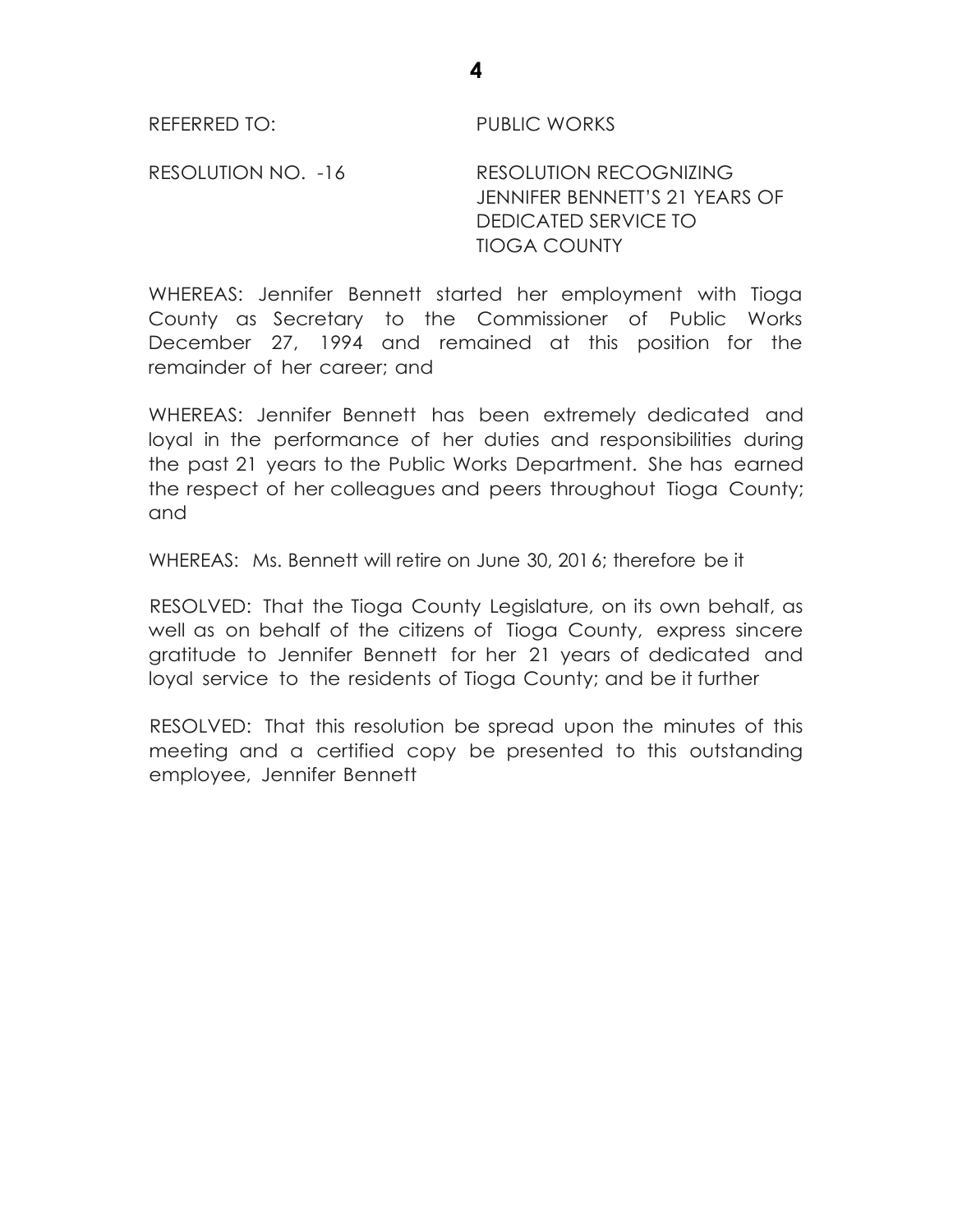#### County of Tioga EXECUTIVE PROCLAMATION

WHEREAS: Great Outdoors Month is an opportunity for Upstate New Yorkers to experience and explore all that Tioga County has to offer in our beautiful natural surroundings; and

WHEREAS: Outdoor activities such as walking, bicycling, hiking, boating, and camping are great ways to enjoy the outdoors and to encourage children in the importance of outdoor play; and

WHEREAS: Studies have shown that stepping outside can be beneficial both physically and mentally for individuals; and

WHEREAS: Physical activity in the great outdoors can be part of a healthy lifestyle; and

WHEREAS: Tioga County is a beautiful place to enjoy outdoor activities in the month of June; and

WHEREAS: The Tioga County Legislature encourages residents and visitors to hike our trails, boat our waterways, explore our parks, breathe our fresh clean air and simply relish in the nature of Tioga County; now therefore

THE TIOGA COUNTY LEGISLATURE, County of Tioga, does hereby proclaim the month of June, 2016 as

# **GREAT OUTDOORS MONTH**

and urges all residents to familiarize themselves, their families and visitors about the opportunities to experience nature and our beautiful surroundings in Tioga County.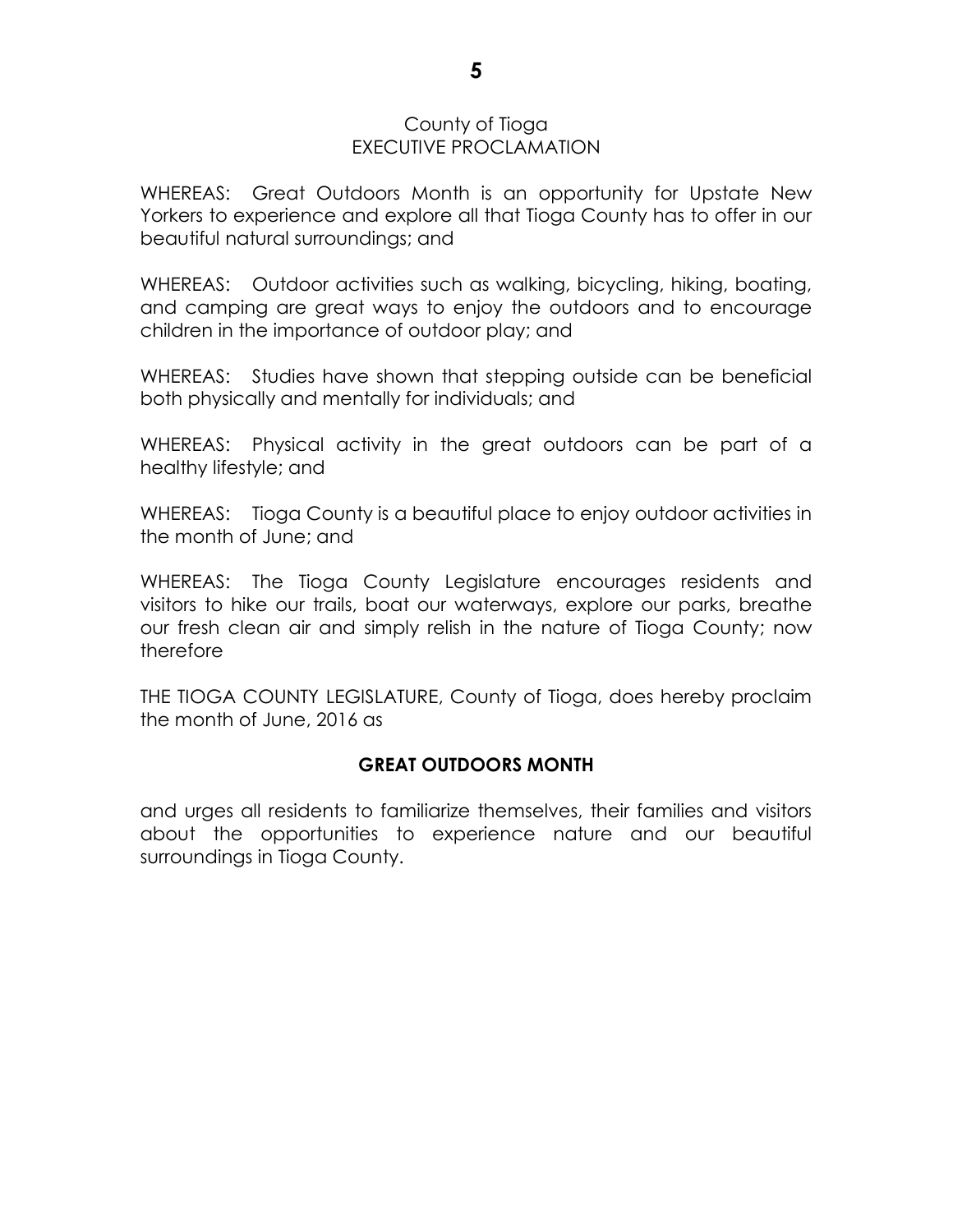REFERRED TO: PUBLIC SAFETY COMMITTEE FINANCE COMMITTEE

RESOLUTION NO. -16 MODIFY 2016 BUDGET

EMERGENCY MANAGEMENT

WHEREAS: The Emergency Management Office has need to maintain the security system that controls the Emergency Operations Center; and

WHEREAS: Emergency Management has the funds in their 2016 budget, however, it requires the transfer of these funds into a new 2016 budget line; and

WHEREAS: Modification of the 2016 budget requires Legislative approval; therefore be it

RESOLVED: That the 2016 budget be modified by allowing the transfer of funds as follows:

|     | <b>FROM: Emergency Management</b>       |       |
|-----|-----------------------------------------|-------|
|     | A3640.540220 Automobile Fuel            | \$540 |
| TO: | <b>Emergency Management</b>             |       |
|     | A3640.540581 Security Systems & Service | \$540 |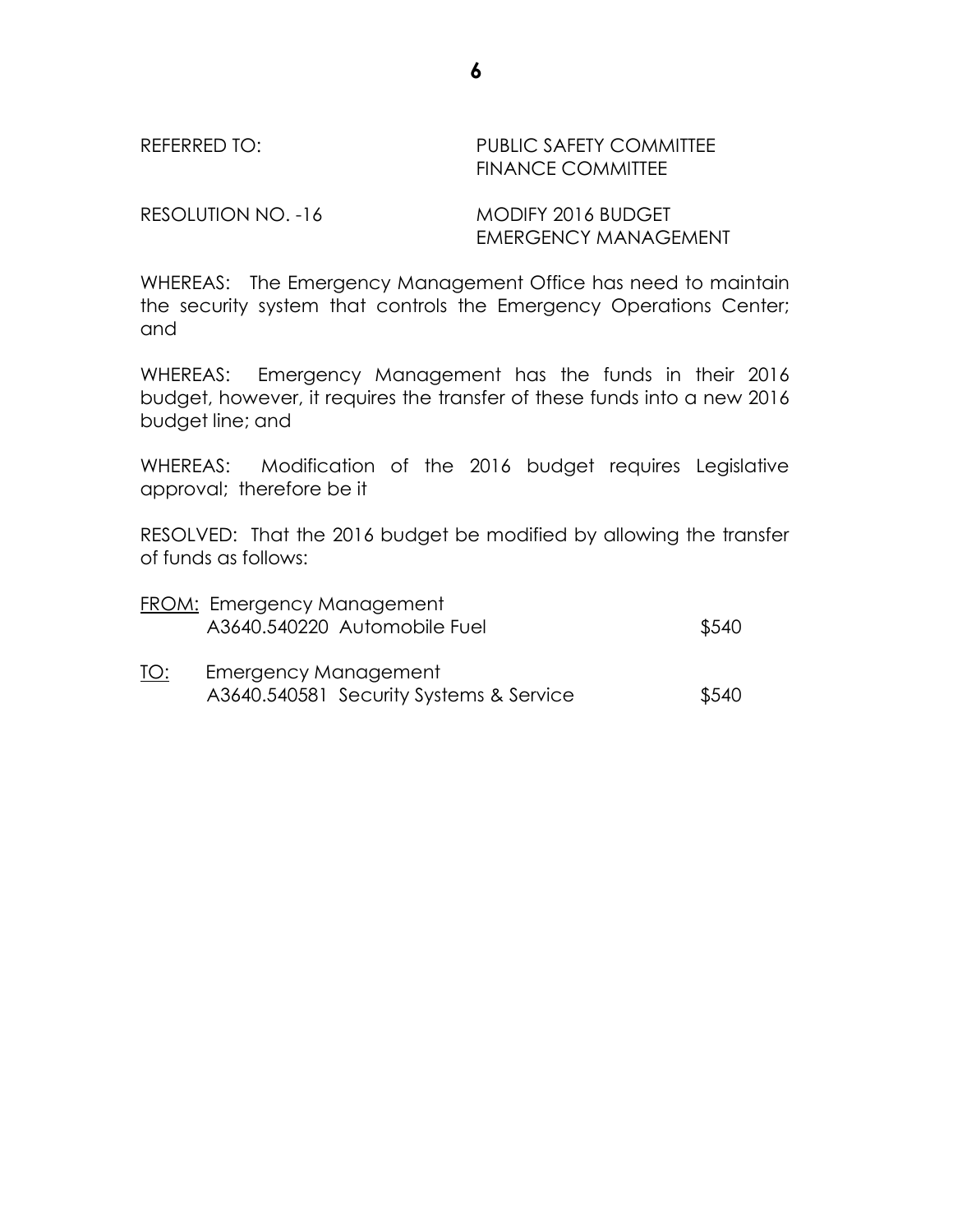| REFERRED TO: | HEALTH & HUMAN SERVICES COMMITTEE |
|--------------|-----------------------------------|
|              | <b>FINANCE COMMITTEE</b>          |
|              |                                   |

RESOLUTION NO. -16 APPROPRIATION OF FUNDS MENTAL HYGIENE

WHEREAS: New York State Suicide Prevention Initiative funding has been awarded to the Tioga County Mental Hygiene Department; and

WHEREAS: The funding is specifically designated for the purchase of program deliverables; and

WHEREAS: Appropriation of Funds requires Legislative approval; therefore be it

RESOLVED: That funding be appropriated as follows:

|     |                                                   | From: A4322 427051 Gifts and Donations | \$3,500        |
|-----|---------------------------------------------------|----------------------------------------|----------------|
| To: | A4322 540010 Advertising<br>A4322 540485 Printing |                                        | \$500<br>\$500 |
|     |                                                   | A4322 540640 Supplies (Not Office)     | \$1,500        |
|     | A4322 540733 Training                             |                                        | \$1,000        |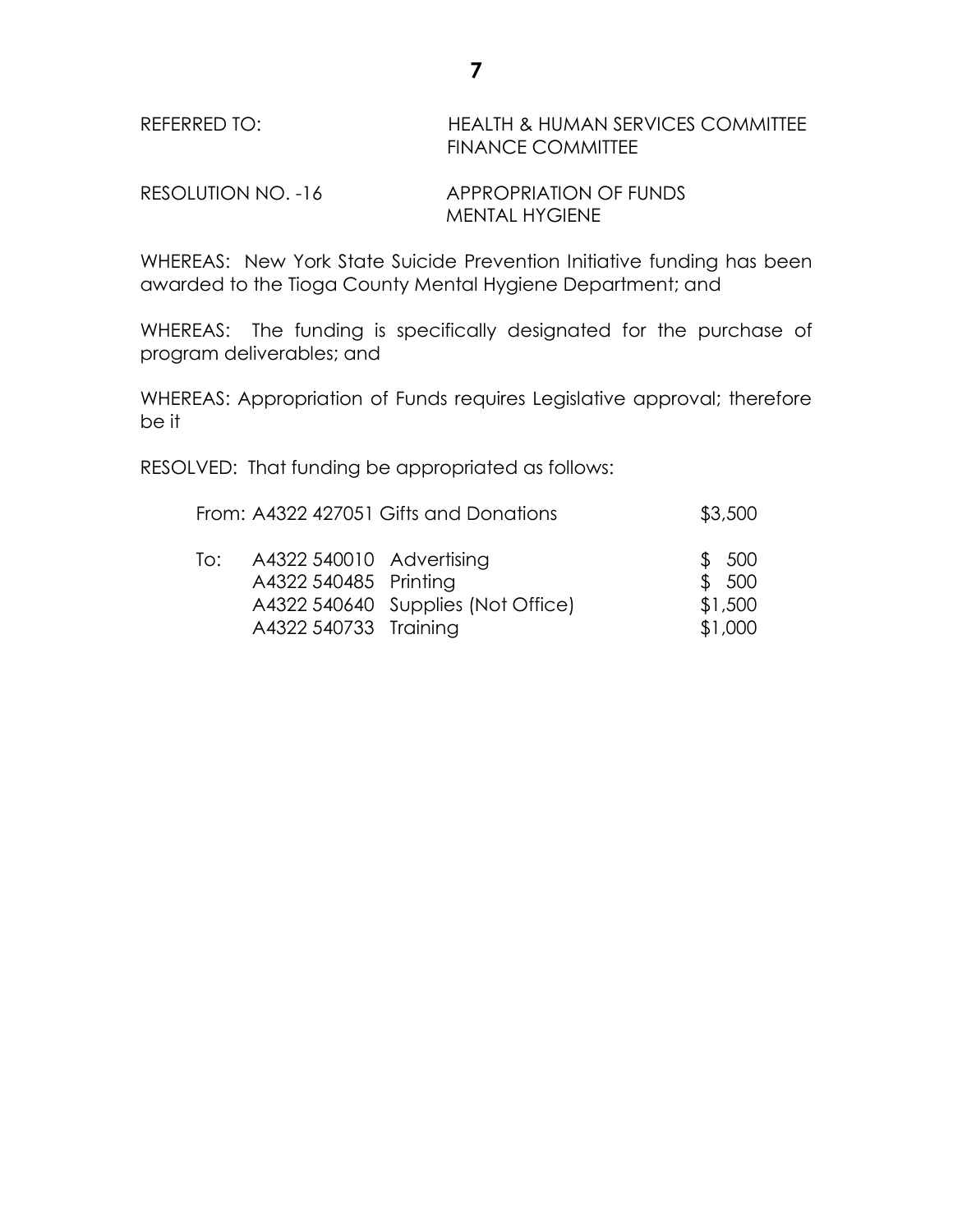# REFERRED TO: HEALTH & HUMAN SERVICES FINANCE COMMITTEE

RESOLUTION NO. -16 APPROPRIATION OF FUNDS SOCIAL SERVICES

WHEREAS: The County of Tioga has received Federal 5311 funds granted by the Federal Transit Administration and the New York State Department of Transportation; and

WHEREAS: Federal Transit Administration and New York State Department of Transportation have granted these funds to be used to support mobility management services; and

WHEREAS: Tioga County has a contract with Rural Health Network of South Central New York to provide these services; and

WHEREAS: Appropriation of funds requires legislative approval; therefore be it

RESOLVED: That funding be appropriated as follows:

| A 5630.430900 State Aid-Transportation   | \$49,677.00  |
|------------------------------------------|--------------|
| A 5630.440900 Federal Aid-Transportation | \$397,410.00 |
| A 5630.540140 Contracting Services       | \$447,087.00 |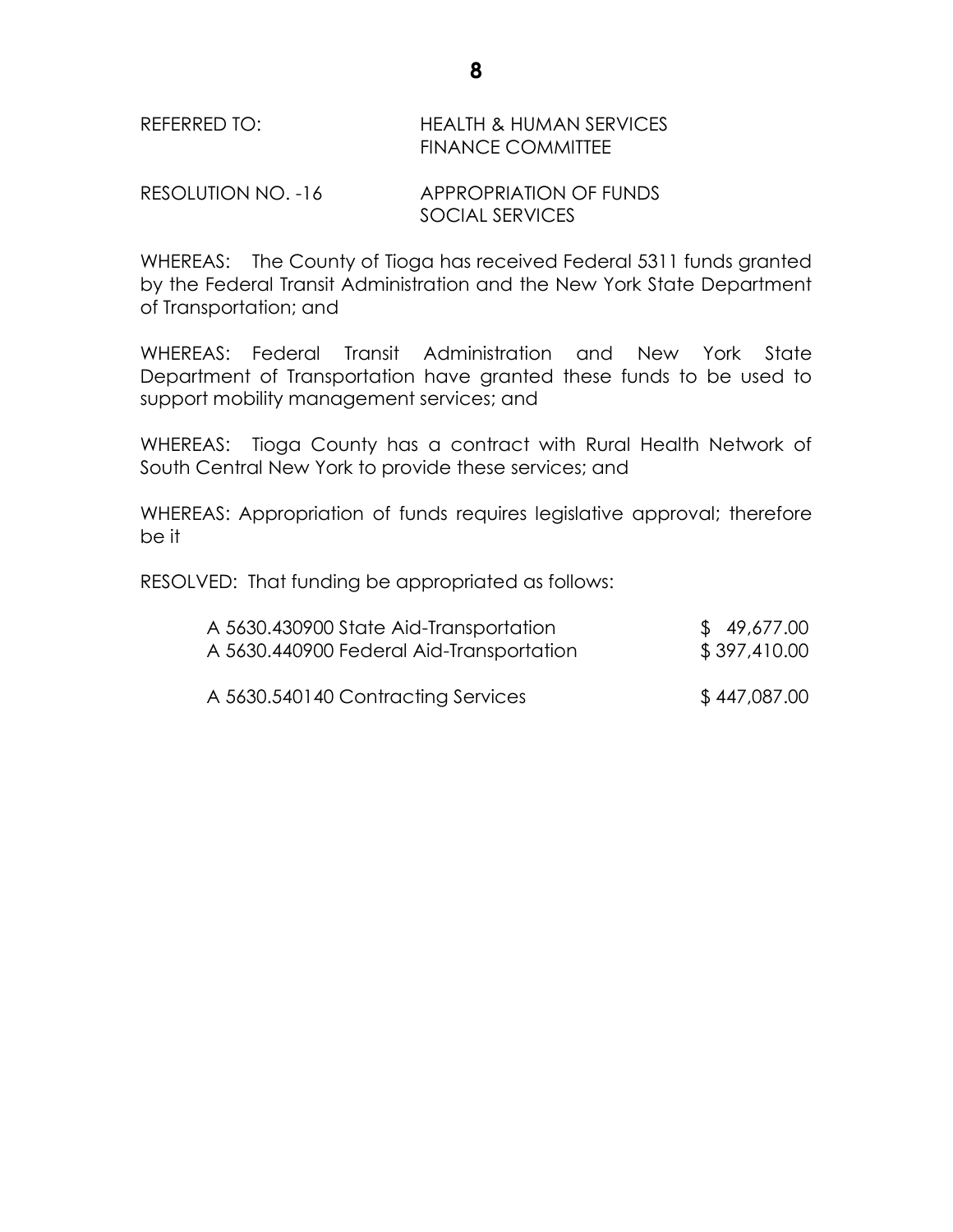RESOLUTION NO. -16 APPROVE ADDITIONAL FUNDING FOR SUMMER YOUTH EMPLOYMENT PROGRAMS SOCIAL SERVICES

WHEREAS: Additional funding has been awarded to Tioga County Department of Social Services from the Office of Temporary and Disability Assistance for Summer Youth Employment Programs; and

WHEREAS: The plan submitted for expenditure of these funds has been approved; and

WHEREAS: Appropriation of Funds requires Legislative approval; therefore be it

RESOLVED: That funding be appropriated as follows:

|     | From: A6010 - 446100 Federal Aid: Administration | \$85,248 |
|-----|--------------------------------------------------|----------|
| T∩∶ | A6010 - 540140 Contractual                       | \$75,248 |
|     | A6010 - 540487 Program Expense                   | \$10,000 |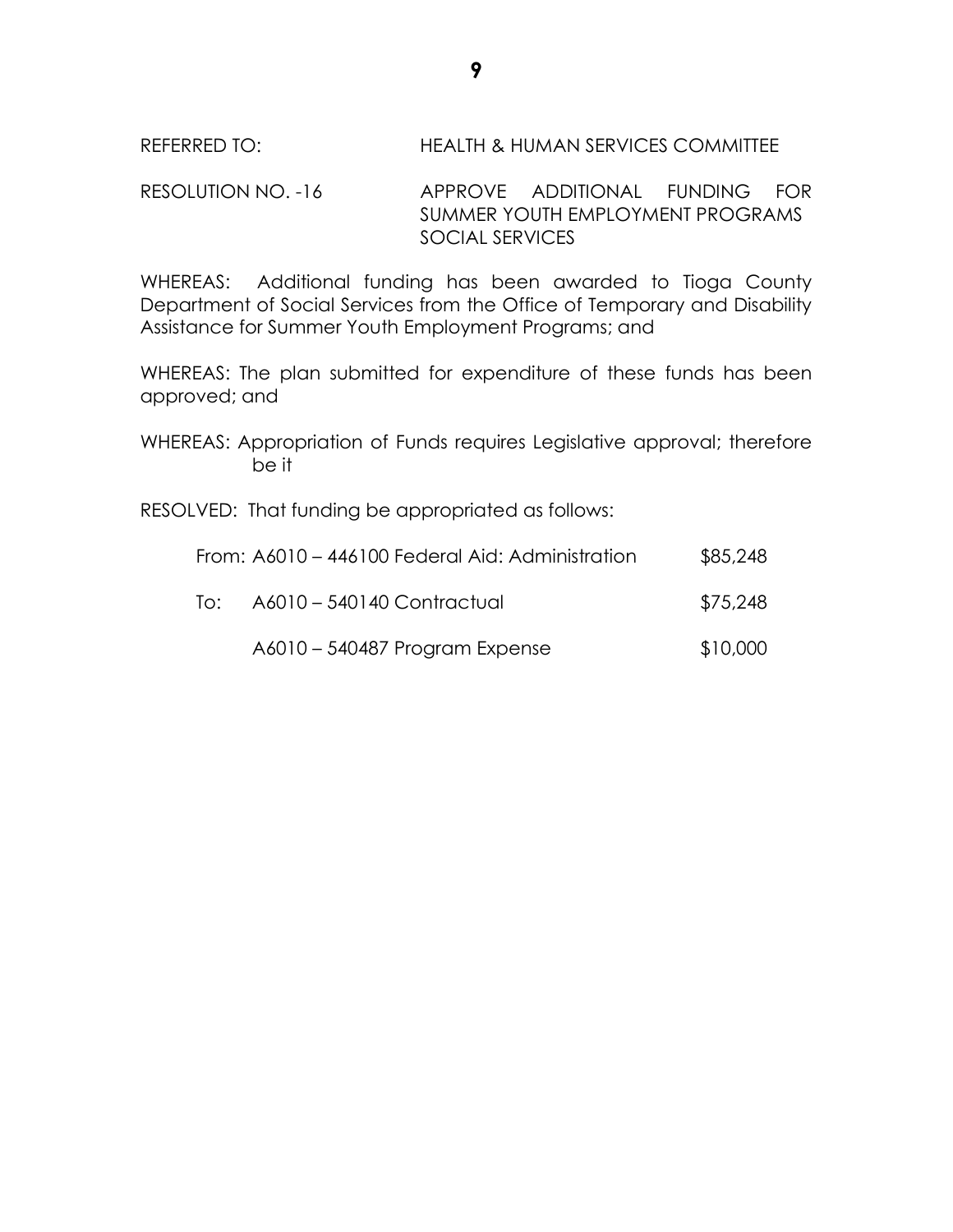REFERRED TO: FINANCE/LEGAL

RESOLUTION NO. –16 AUTHORIZE AND FUND FMAS-TYLER TECHNOLOGIES 25% SOFTWARE FEES OUT OF SOFTWARE RESERVE ACCOUNT

WHEREAS: The Tioga County Legislature recognizes the importance of County Infrastructure; and

WHEREAS: The County has entered into a contract with Tyler Technologies for the Financial Management Accounting System; and

WHEREAS: Part of the contract is to pay 25% (\$46,921.50) of the software fees; and

WHEREAS: Funds need to be transferred from the Capital Software Reserve Fund to pay for the software fees; therefore be it

RESOLVED: That the Tioga County Legislature authorizes the payment of software fees in the amount of \$46,921.50 to Tyler Technologies from the Capital Software Reserve Fund; and be it further

RESOLVED: That the following funds be transferred:

|     | FROM: H387804 Capital Software Reserve Fund | \$46,921.50 |
|-----|---------------------------------------------|-------------|
| TO: | H1325-520620 Treasurer Capital Account      | \$46,921.50 |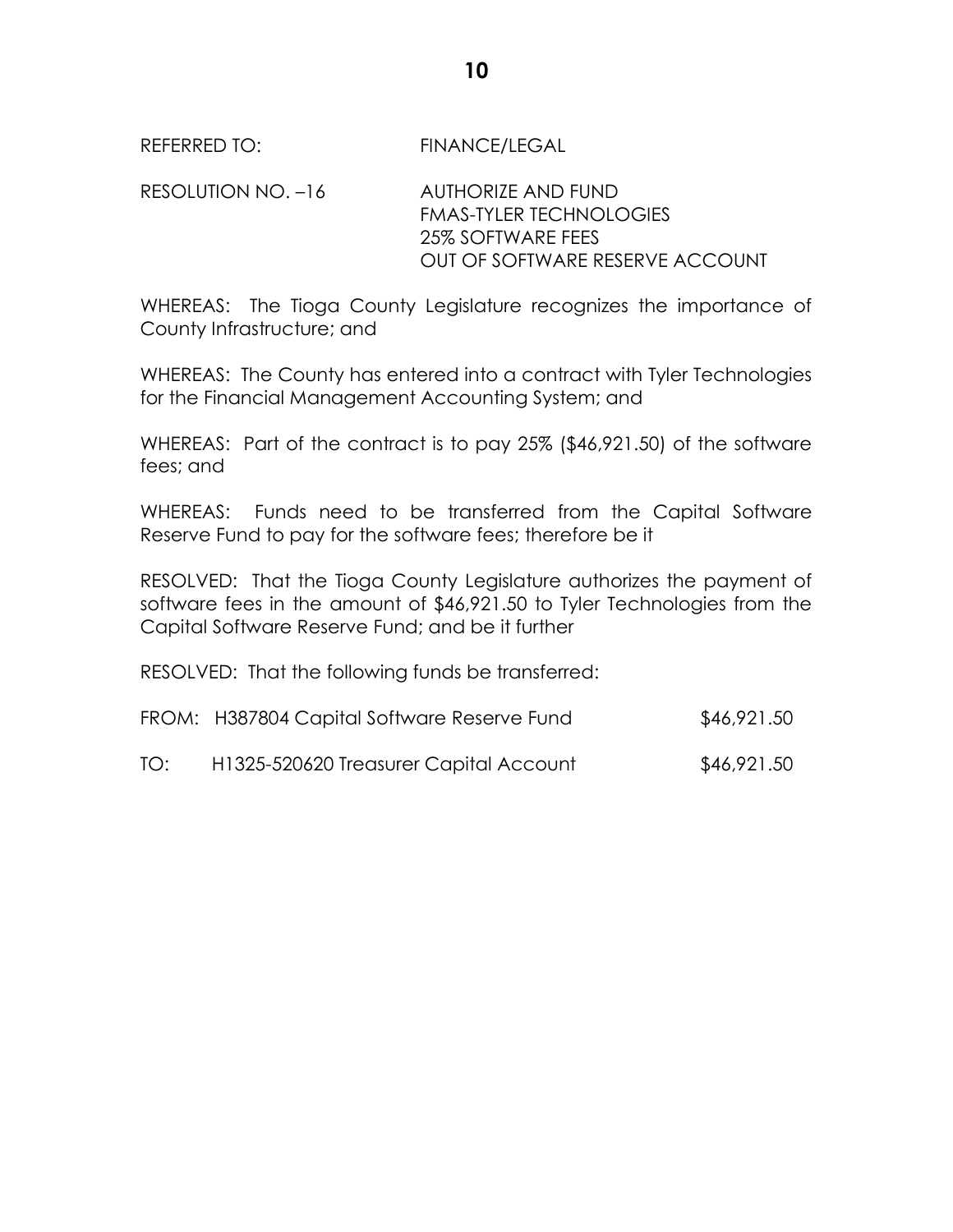#### REFERRED TO: ADMINISTRATIVE SERVICES COMMITTEE

RESOLUTION NO. -16 ACCEPT AWARD OF ROADSIDE MARKER GRANT AND APPROPRIATE FUNDS

WHEREAS: The William G. Pomeroy Foundation strongly believes that historic markers play an important role in local historic preservation by serving a dual purpose. They educate the public and foster historic tourism, which in turn can provide much needed economic benefits to the towns and villages where the markers are placed; and

WHEREAS: The program will commemorate historic people, places or things by awarding grants to install historic markers. This funding includes a standard marker, mounting pole and shipping. Grantees are responsible for the installation of the marker; and

WHEREAS: Tioga County has been awarded \$1000.00 for the 2016-2017 Historic Roadside Marker Grant Program for the World War II Project; and

WHEREAS: The funds will be used to purchase and install a historic marker on McMaster Street in Owego NY representing the residence of a World War II WAC Margaret J. Hastings; and

WHEREAS: Appropriation of funds and budget modification requires legislative approval; therefore be it

RESOLVED: That funding be appropriated and the 2016 budget be modified as follows:

| A 7510 420890 Other Culture & Recreation Income |  | \$1,000.00 |
|-------------------------------------------------|--|------------|
|-------------------------------------------------|--|------------|

| A 7510 540640 Supplies (Not Office) |  | \$1,000.00 |
|-------------------------------------|--|------------|
|-------------------------------------|--|------------|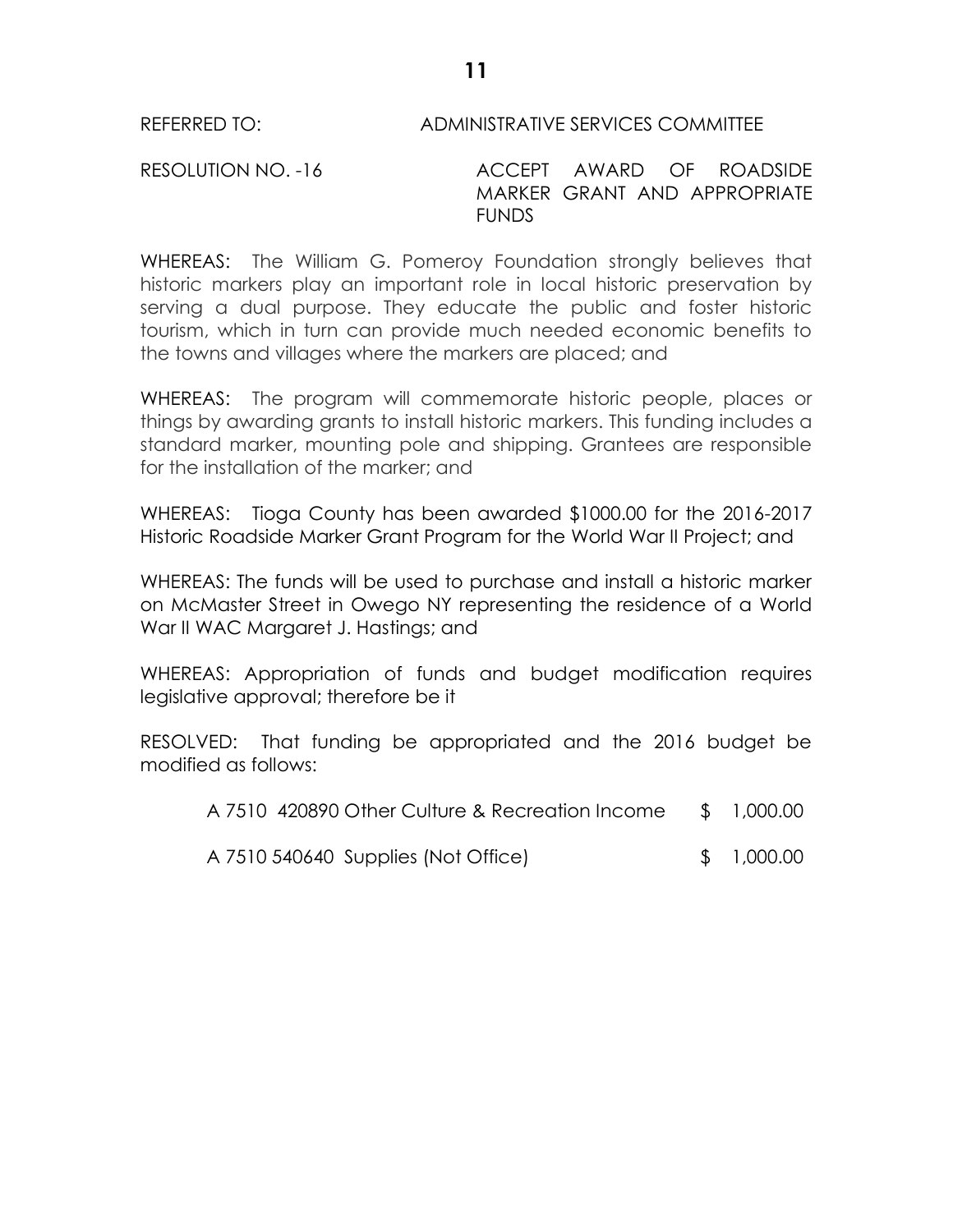| REFERRED TO:       | FINANCE/LEGAL COMMITTEE             |
|--------------------|-------------------------------------|
| RESOLUTION NO. -16 | AMEND POLICY 11                     |
|                    | <b>TRAVEL POLICY AND PROCEDURES</b> |

WHEREAS: Policy 11 Travel Policy and Procedures needs to be amended to reflect tipping/gratuity for meals; therefore be it

RESOLVED: That Policy 11 be amended as follows:

Section VII. – Meal Allowances – Add E.

E. Tioga County will pay up to 18% tipping/gratuity for meals.

And be it further

RESOLVED: That the remainder of Policy 11 Travel Policy and Procedures shall remain in full force and effect.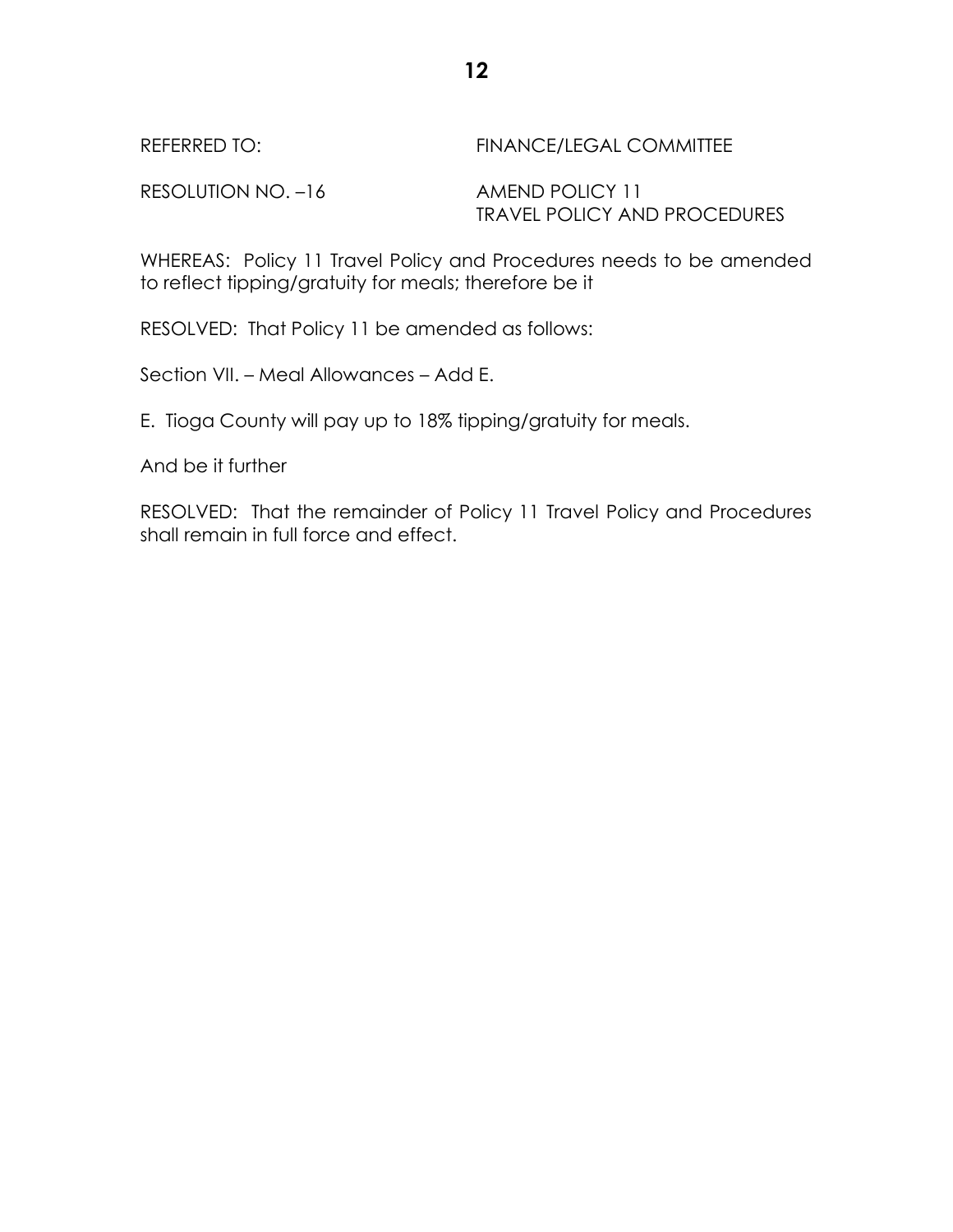#### REFERRED TO: ED&P COMMITTEE

RESOLUTION NO -16 AUTHORIZATION TO SUBMIT APPLICATION AND ADMINISTER A NEW YORK HOUSING TRUST FUND CORPORATION- 2016 NEW YORK MAIN STREET DOWNTOWN ANCHOR PROGRAM FOR THE 145 FRONT STREET OWEGO REVITALIZATION PROJECT

WHEREAS: The NYS Housing Trust Fund Corporation through their 2016 New York Main Street Downtown Anchor Program has made available a funding opportunity for rehabilitation of project specific key anchor buildings. This assists to establish and expand residential opportunities and business anchors, foster small business development, stimulate reinvestment, enable adaptive reuse, address Americans with Disabilities Act (ADA), address code enforcement issues, energy efficiency and to preserve and revitalize downtown, mixed-use key anchor properties; and

WHEREAS: The NYMS Downtown Anchor Program criteria allows units of government to be eligible applicants and to act as a Local Program Administrator (LPA); and

WHEREAS: The Tioga County Tourism Study (2004) recommends that our revitalization efforts follow the National Trust's Main Street Center 4-point Approach, one of which is Design: Enhancing the historic commercial district's physical appearance through building rehabilitation, compatible new construction, public improvements and design management systems; and

WHEREAS: the Tioga County Legislature has demonstrated support of the revitalization of commercial and residential properties that make up the downtown or "Main Street" areas of the county as per Resolution 159-03; and

WHEREAS: the Tioga County Legislature approved resolutions for the 2010, 2011, 2012, 2013 and 2014 NYMS Programs for the Village of Owego, Nichols and Waverly in which programs were approved, completed and/or in process; and

WHEREAS: The Tioga County Economic Development and Planning, is preparing a submittal of an application for up to \$500,000.00 in grant funding from the 2016 New York Main Street Downtown Anchor Program for the restoration and building improvements of 145 Front Street, Owego,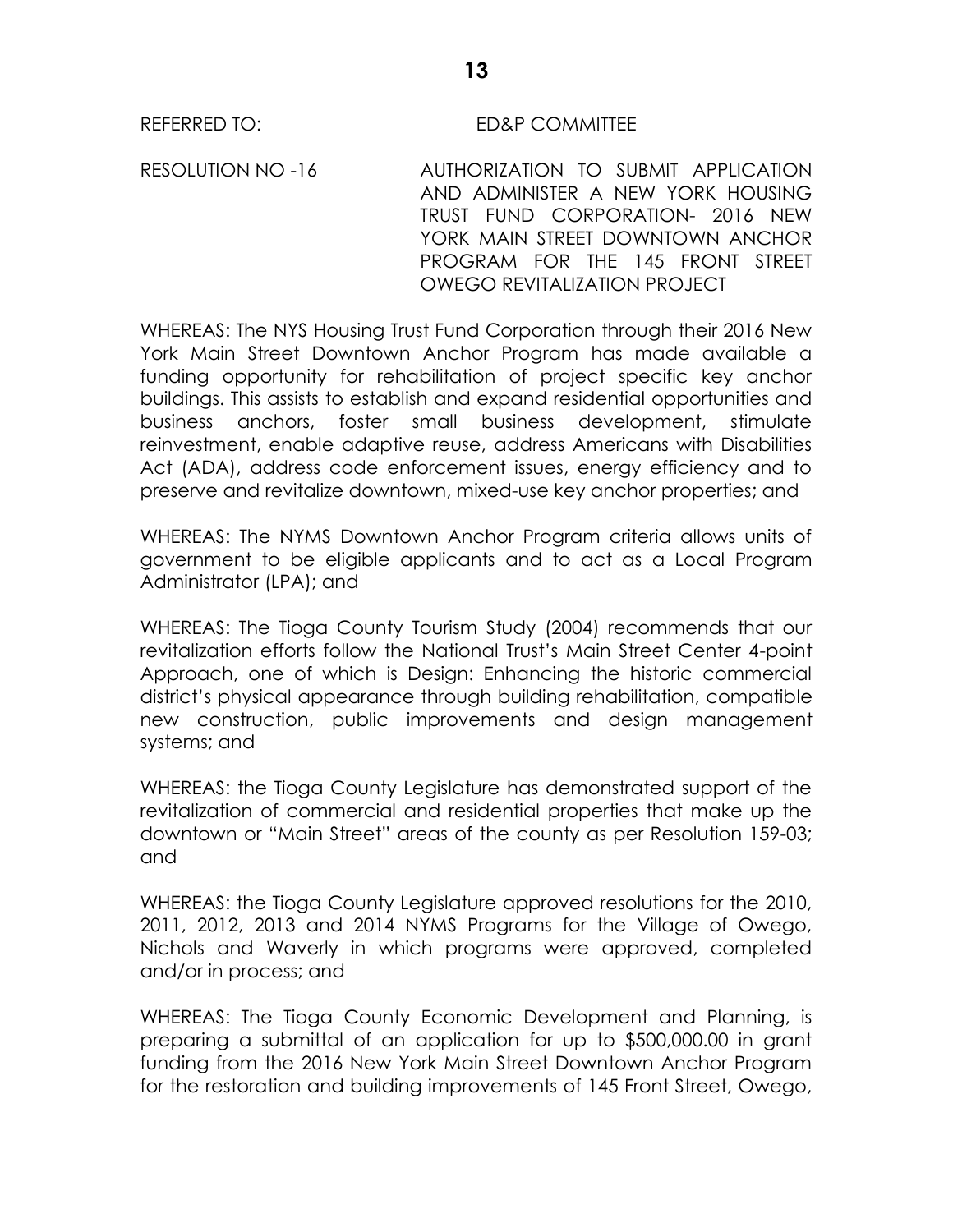NY site, per attached map (Attachment #1) in the Village of Owego's downtown historic central business district; and

WHEREAS: The goals of this funding source are to assist New York State communities with their project specific main street/downtown residential and commercial revitalization efforts; and

WHEREAS: The Village of Owego has initiated a coordinated effort to revitalize the Downtown Central Business District including approval of the Village of Owego Consolidated Master Plan, Village of Owego Downtown Strategic Plan and the Strategic Plan for Integrated Community Development, completion of Streetscape Improvements in 2007, administration of the Restore NY Program, support of the 2010 and 2011 NYMS Programs and the completion of the River Walk Project. The award of a 2016 NYMS Downtown Anchor grant will be an important facet in efforts to realize their downtown revitalization goals; and

WHEREAS: The Village of Owego approved a resolution in support of this application to the 2016 NYMS Downtown Anchor Program by Tioga County and is desirous of the County conducting this activity for them; and

WHEREAS: The property owners of 145 Front Street, Owego have expressed an interest in utilizing this funding to make building improvements; and

WHEREAS: This grant source requires applicants to administer and ensure successful completion of all assisted projects by evaluation and assuring compliance with all local, state and federal laws and regulations and allows up to a 5% administrative fee as administrative revenue for providing such services; now therefore be it

RESOLVED: That the Tioga County Legislature, duly convened at a meeting hereby does:

RESOLVE, that the Tioga County Legislature hereby authorizes submission and administration of said grant to New York State Housing Trust Fund, NYMS Downtown Anchor Program in the amount of up to \$500,000.00 with a minimum 25% cash match provided by property owner and with up to 5% in administrative revenue to be received for providing such services.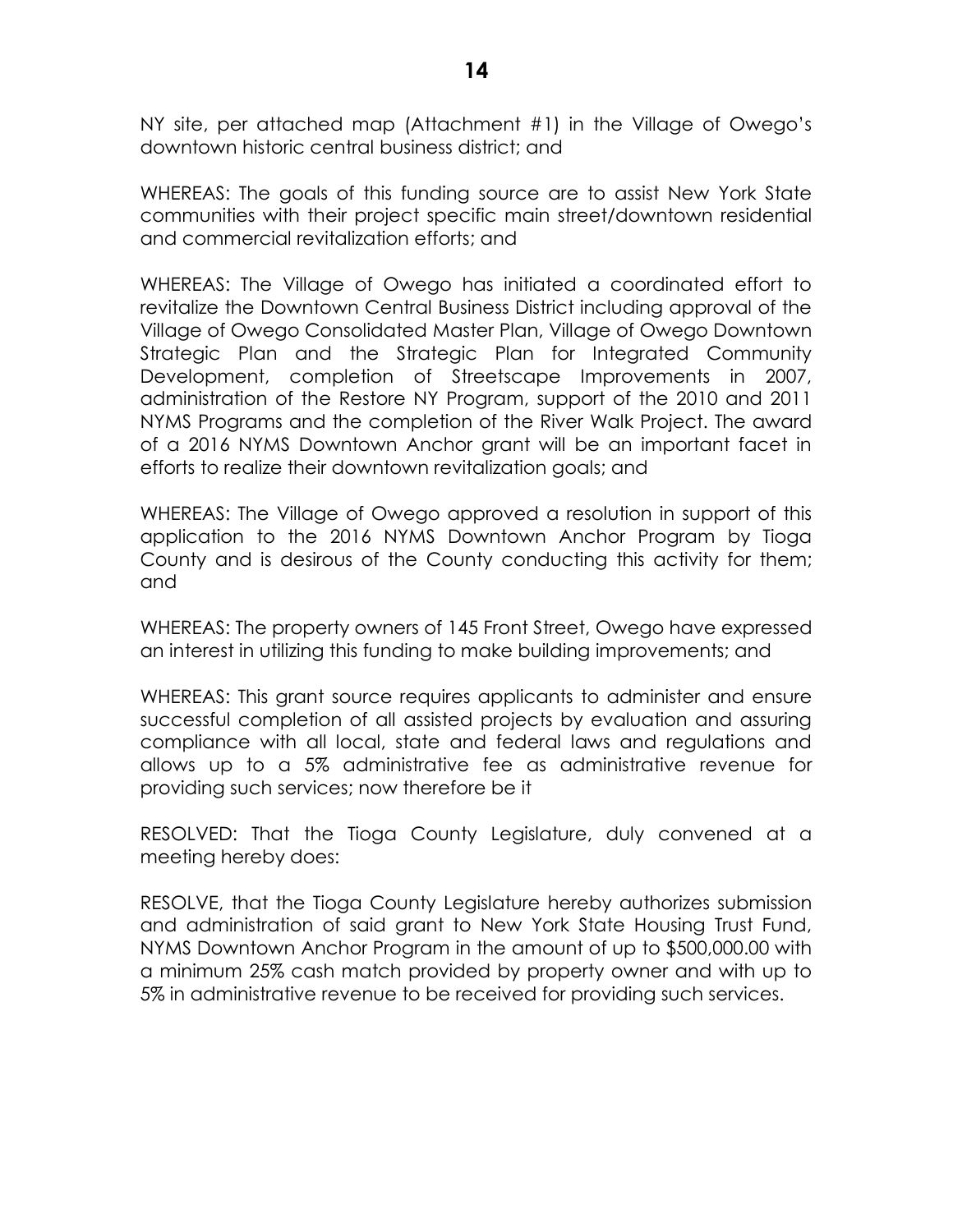## REFERRED TO: PUBLIC WORKS COMMITTEE

## RESOLUTION NO. -16 AUTHORIZE TIOGA COUNTY MATERIALS RECOVERY MANAGER TO APPLY FOR A WATER QUALITY IMPROVEMENT PROJECT (WQIP) GRANT FOR THE CONSTRUCTION OF A TRUCK WASHING BAY

WHEREAS: New York State Department of Environmental Conservation (NYSDEC) has announced the availability of grant funds through the NYS Consolidated Funding Application (CFA); and

WHEREAS: Tioga County Department of Public Works (DPW) needs a truck washing bay; and

WHEREAS: A truck washing bay would enable DPW to have good housekeeping that may possibly keep grease, oil and salt from the Catatonk Creek, Owego Creek and the Susquehanna River; and

WHEREAS: A truck washing bay would extend the life of the DPW's equipment from regular washing; and

WHEREAS: This grant can fund up to up to 75% of the total project cost for Non-Agricultural Nonpoint Source Abatement; therefore be it

RESOLVED: That the Tioga County Legislature authorizes the Materials Recovery Manager to apply and administer said grant.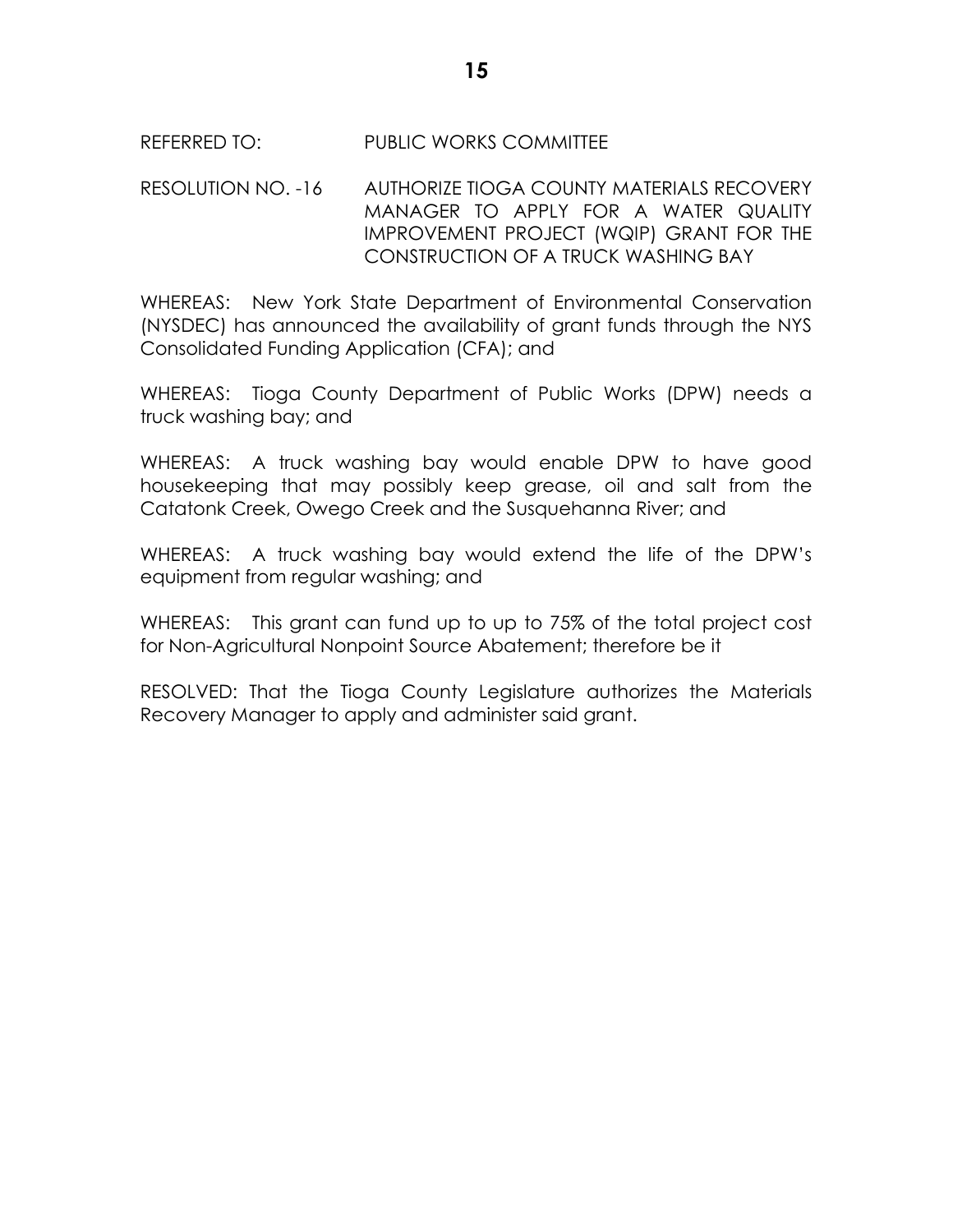# REFERRED TO: PUBLIC WORKS COMMITTEE

### RESOLUTION NO. -16 AUTHORIZE TIOGA COUNTY MATERIALS RECOVERY MANAGER TO APPLY FOR A WATER QUALITY IMPROVEMENT PROJECT (WQIP) GRANT FOR CULVERT PROJECTS

WHEREAS: New York State Department of Environmental Conservation (NYSDEC) has announced the availability of grant funds through the NYS Consolidated Funding Application (CFA); and

WHEREAS: Tioga County Department of Public Works (DPW) would like to replace undersized culverts on County roads; and

WHEREAS: Thru this grant DPW could upgrade/replace road stream crossing structures (culverts and bridges) to a larger size and appropriate design to increase ecological connectivity and hydrologic capacity; and

WHEREAS: This grant can fund up to up to 75% of the total project cost for Aquatic Habitat Restoration; therefore be it

RESOLVED: That the Tioga County Legislature authorizes the Materials Recovery Manager to apply and administer said grant.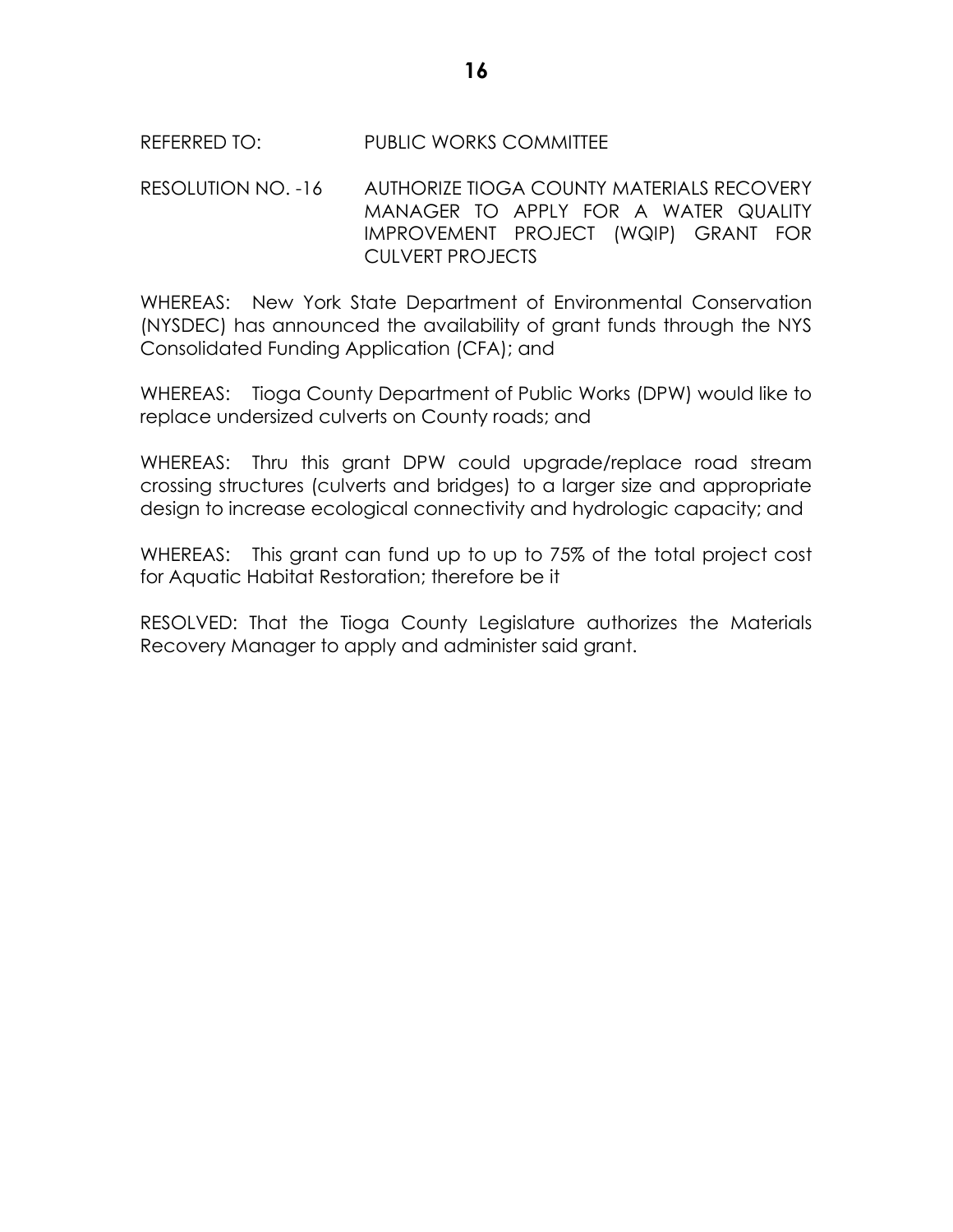REFERRED TO: HEALTH & HUMAN SERVICES COMMITTEE

RESOLUTION NO. –16 AWARD BID FOR TRANSPORTATION SERVICES TO EARLY INTERVENTION AND PRESCHOOL SPECIAL EDUCATION CHILDREN'S PROGRAM PUBLIC HEALTH

WHEREAS: Bids have been received for the Provision of Transportation Services to Early Intervention and Pre-School Special Education Children; and

WHEREAS: The bids (pricing based on a one-way trip) were received and opened on May 31, 2016, and the bid results were as follows:

Serafini Transportation Corp. Zone 1 \$46.12; Zone 2 - \$56.21 (Additional aide \$18.50 per hour);

and

WHEREAS: Funds have been included in the Public Health Department budget for this service; and

WHEREAS: Serafini Transportation Corp. has been determined to be the responsible bidder proposing the lowest unit price per child based on a one-way transportation cost, and whose proposal complies with all provisions to render it formal and legal and whose proposal is considered to be in the best interest of Tioga County; and

WHEREAS: The Director of Public Health is in agreement with this determination in the provision of transportation of Tioga County's most vulnerable young citizens; therefore be it

RESOLVED: That the Tioga County Legislature authorize the Department of Public Health to enter into a contract with Serafini Transportation Corp. for the Provision of Transportation Services to Early Intervention and Preschool Special Education Children based on stated stipulated cost of \$46.12 for Zone 1 and \$56.21 for Zone 2 per one-way trip for the period of July 1, 2016 through June 30, 2019.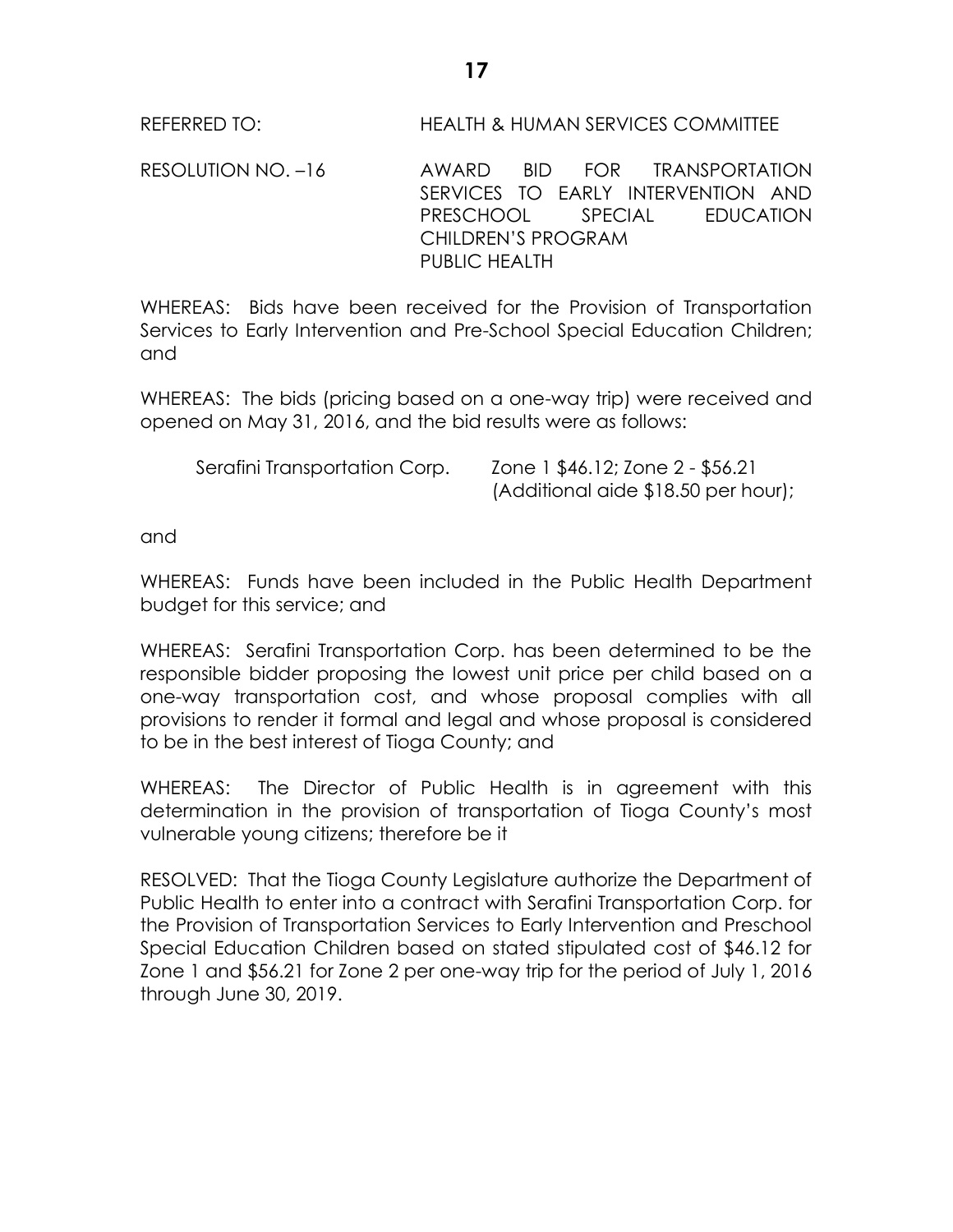# REFERRED TO: HEALTH & HUMAN SERVICES COMMITTEE

#### RESOLUTION NO. -16 APPOINT MEMBER TO THE TIOGA COUNTY BOARD OF HEALTH PUBLIC HEALTH

WHEREAS: Section 344 of the Public Health Law requires that members of the Board of Health shall serve six (6) year staggered terms; and

WHEREAS: Ellen Pratt, Ph.D., resigned from the Board of Health 1/19/2016; and

WHEREAS: The appointed term for Ellen Pratt, on the Board of Health expires 12/31/2016; and

WHEREAS: Thomas F. Nytch, DVM, has agreed to fill the unexpired term of Ellen Pratt; and

WHEREAS: The Board of Health voted, on May 19, 2016, to recommend to the Tioga County Legislature Thomas F. Nytch's appointment to the Board of Health; therefore be it

RESOLVED: That Thomas F. Nytch, DVM, be appointed to the Board of Health to fill the unexpired term of Ellen Pratt, Ph.D., for a term of 6/14/2016-12/31/2016.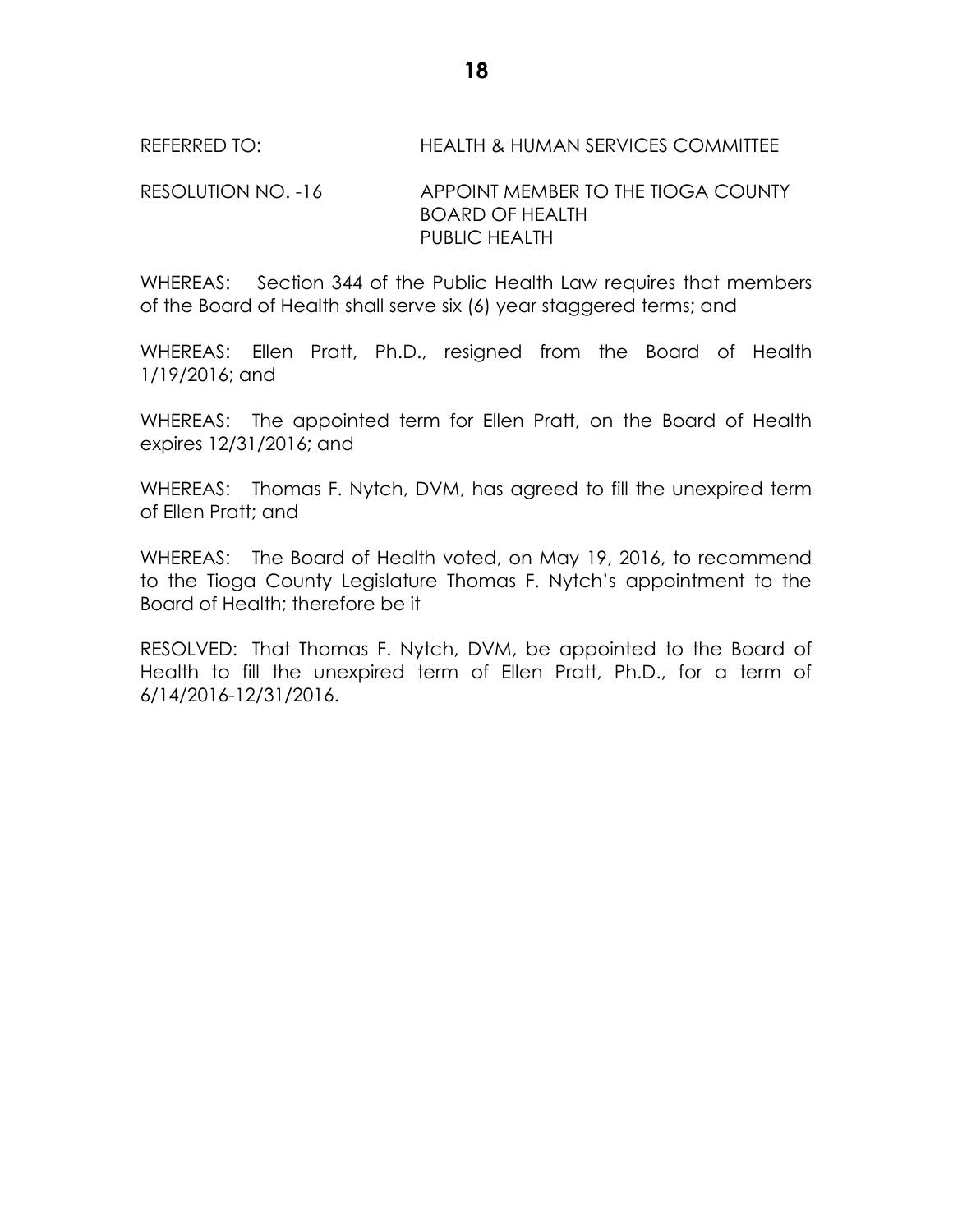# REFERRED TO: HEALTH & HUMAN SERVICES COMMITTEE

# RESOLUTION NO. -16 APPOINT MEMBER TO THE TIOGA COUNTY BOARD OF HEALTH PUBLIC HEALTH

WHEREAS: Section 344 of the Public Health Law requires that members of the Board of Health shall serve six (6) year staggered terms; and

WHEREAS: The Board of Health has decided to increase their membership from seven to nine in order to ensure the presence of a quorum at meetings; and

WHEREAS: Maureen Hawley, RN, has submitted an application to serve on the Board of Health and the Board has approved that application; and

WHEREAS: The Board of Health voted, on May 19, 2016, to recommend to the Tioga County Legislature Maureen Hawley's appointment to the Board of Health; therefore be it

RESOLVED: That Maureen Hawley, RN, be appointed to the Board of Health for a term of 6/14/2016-6/13/2022.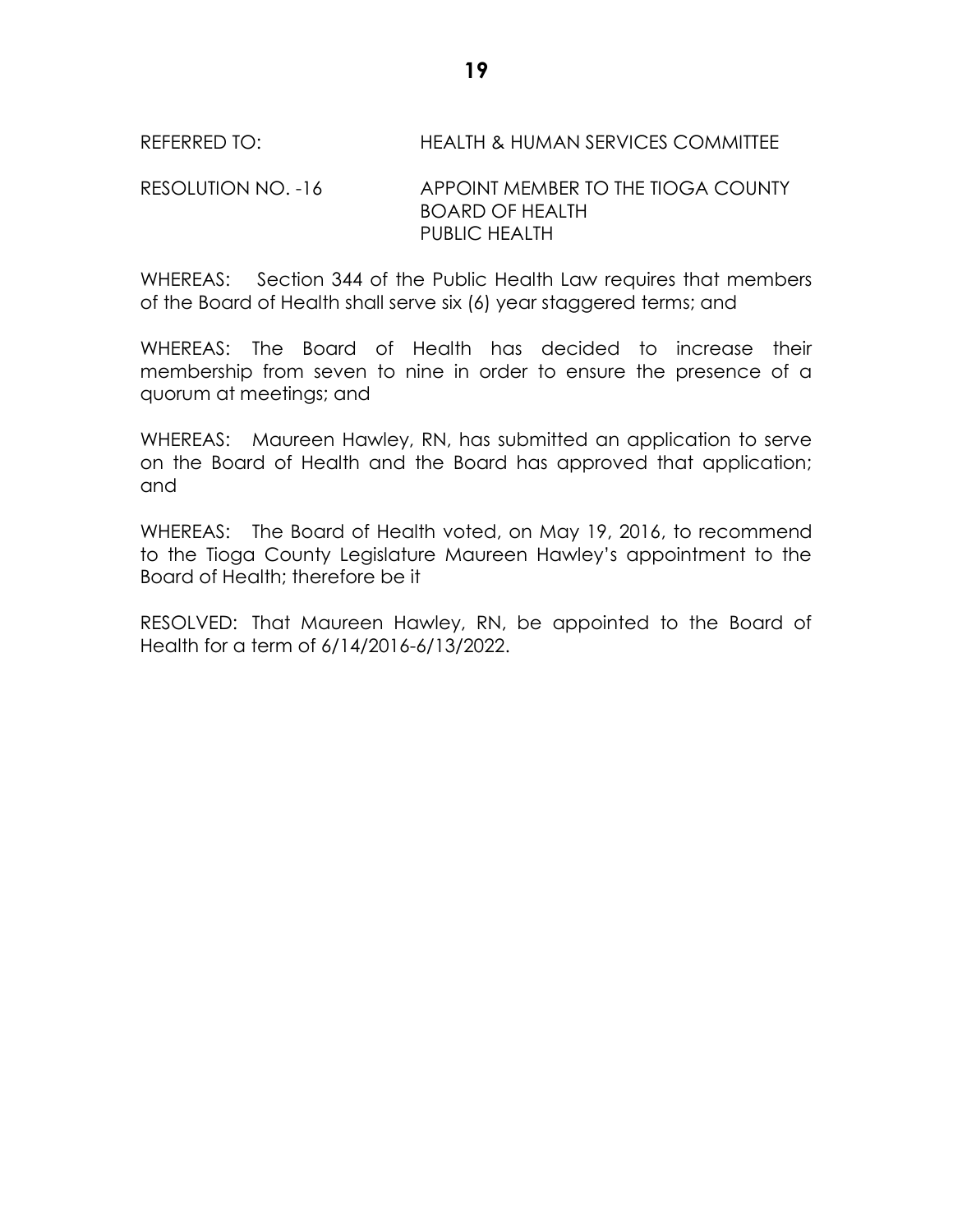| REFERRED TO: | <b>HEALTH &amp; HUMAN SERVICES COMMITTEE</b> |
|--------------|----------------------------------------------|
|              | <b>PERSONNEL COMMITTEE</b>                   |

RESOLUTION NO. -16 AUTHORIZE CREATION OF ONE (1) FULL-TIME COMMUNITY HEALTH PROGRAM SUPERVISOR WITHOUT INCREASE OF HEADCOUNT PUBLIC HEALTH

WHEREAS: Legislative approval is required for the creation of all new positions; and

WHEREAS: Resolution 92-16 eliminated a positon, Director of Children with Special Needs, within the Public Health department which increased the number of staff the Deputy Director of Public Health is responsible for directly supervising; and

WHEREAS: The Public Health Director has determined that the department can be more effectively managed with the creation of a supervisor to oversee multiple community health services and related staff, including but not limited to Early Childhood programs and Public Health Education; and

WHEREAS: The Personnel Officer has reviewed the new position duties statement submitted by the Public Health Director and has determined the classification of Community Health Program Supervisor appropriately reflects the duties proposed; and

WHEREAS: Said position creation will not result in an increase to headcount as the position will be filled by an internal promotion; therefore be it

RESOLVED: That the Legislature authorizes the creation of a full-time Community Health Program Supervisor (CSEA salary grade XIII) at an annual salary of \$43,502, effective June 15, 2016; and be it further

RESOLVED: That the Public Health Director shall abolish one (1) full-time position within either Early Intervention or Public Health Education upon the permanent promotion of said incumbent from an appropriate eligible list and upon completion of a promotional probationary period in accordance with Tioga County Civil Service Rule XIV.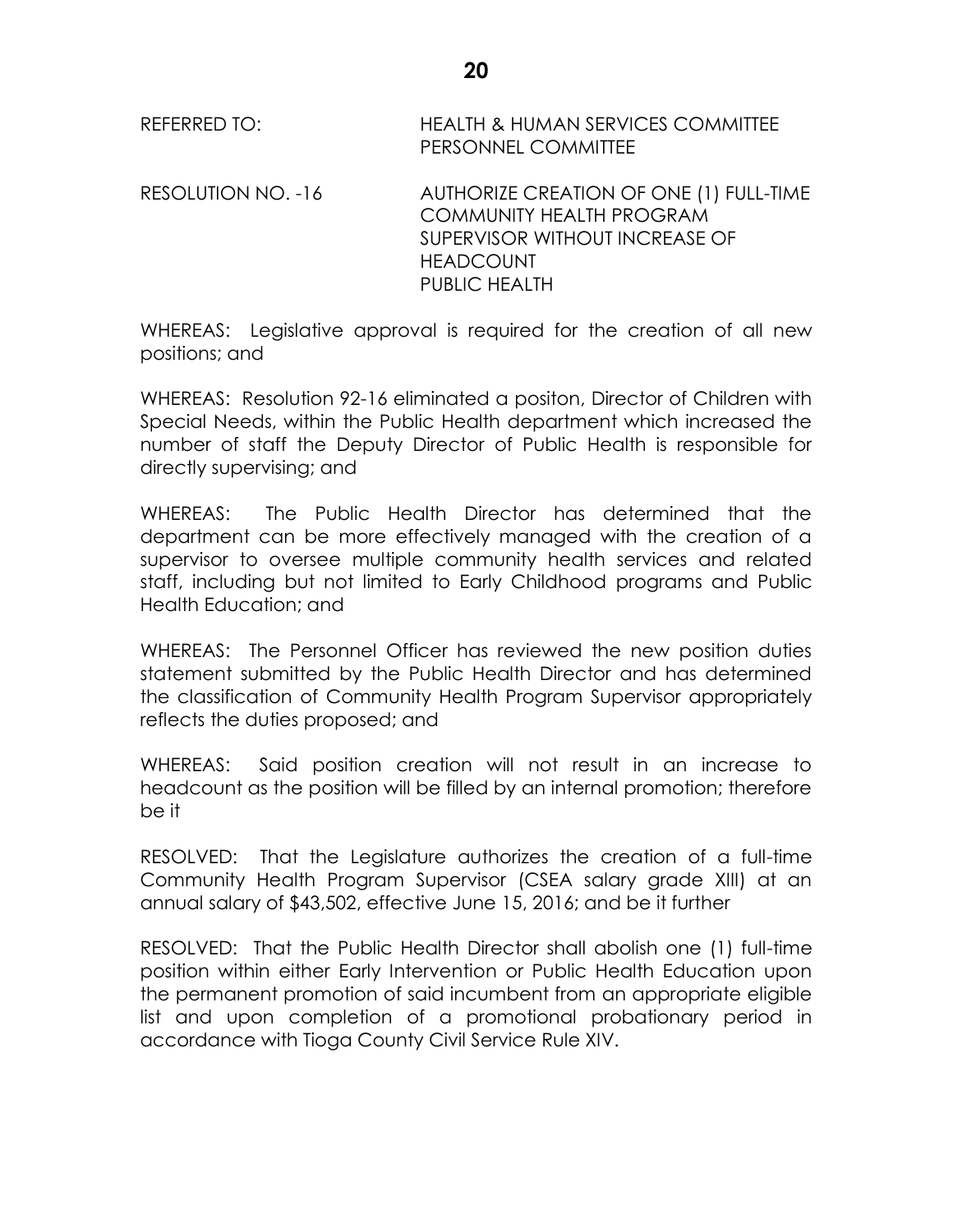| REFERRED TO:       | <b>PUBLIC WORKS COMMITTEE</b><br>PERSONNEL COMMITTEE                                                                        |
|--------------------|-----------------------------------------------------------------------------------------------------------------------------|
| RESOLUTION NO. -16 | AUTHORIZE CREATION OF TEMPORARY,<br><b>PART-TIME SECRETARY TO THE</b><br><b>COMMISSIONER OF PUBIC WORKS</b><br>PUBLIC WORKS |

WHEREAS: Legislative approval is required for the creation of any position within Tioga County; and

WHEREAS: Jennifer Bennett will be retiring from her position as Secretary to the Commissioner effective June 30, 2016; and

WHEREAS: The position of Secretary to the Commissioner is vital to the operations of the Public Works Department; and

WHEREAS: There is a need to create a temporary, part-time Secretary to the Commissioner position, which will be filled by Mrs. Bennett in order to help train and consult her replacement; therefore be it

RESOLVED: That the Public Works Commissioner be authorized to create a temporary, part-time Secretary to the Commissioner position effective July 5, 2016 and be it further

RESOLVED: That said temporary, part-time position shall be compensated a rate of \$25.00 / hour, not to exceed \$3000.00 and be paid out of Public Works Personnel Services/part time A1490(org) 510020 (object); and be it further

RESOLVED: That the sum of \$3000.00 shall be transferred from Public Works Administration Account A1490 (org) 510010 (object) to Public Works Administration Part-time Temporary Account A1490 (org) 510020 (object); and be it further

RESOLVED: That upon exhaustion of said funds for the service of training and consulting, the temporary, part-time Secretary to the Commissioner of Public Works shall be abolished.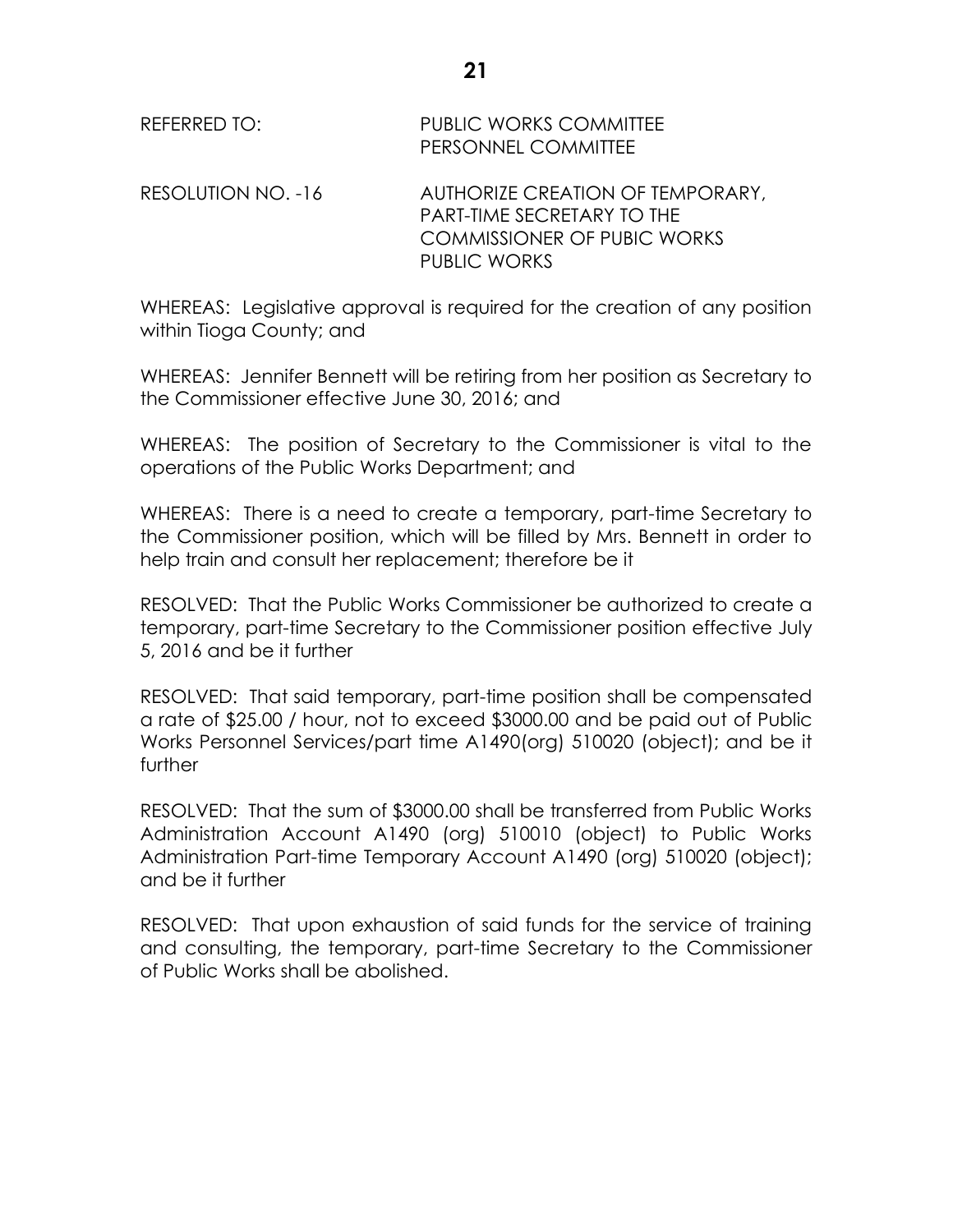RESOLUTION NO. -16 APPOINT SECRETARY TO COMMISSIONER OF PUBLIC WORKS PUBLIC WORKS

WHEREAS: Legislative approval is required for all non-union appointments; and

WHEREAS: Jennifer Bennett will retire as Secretary to Commissioner of Public Works effective June 30, 2016; and

WHEREAS: Barb Cushman is able and willing to backfill this vacancy by promotion from her Account Clerk-Typist position (CSEA, competitive classified) into a non-union, exempt classified position; and

WHEREAS: Barb Cushman has been with Tioga County Dept. of Public Works for 14 years and has proven to be a hardworking, efficient and dedicated employee; and

WHEREAS: The salary range for the Secretary to the Commissioner of Public Works is \$29,384-\$39,384 with an average salary of \$34,384; therefore be it

RESOLVED: That the Commissioner of Public Works be authorized to appoint Ms. Cushman to the position of Secretary to Commissioner of Public Works effective June 30, 2016, at the annual non-union salary of \$34,384, which is reflective of \$5,062 increase.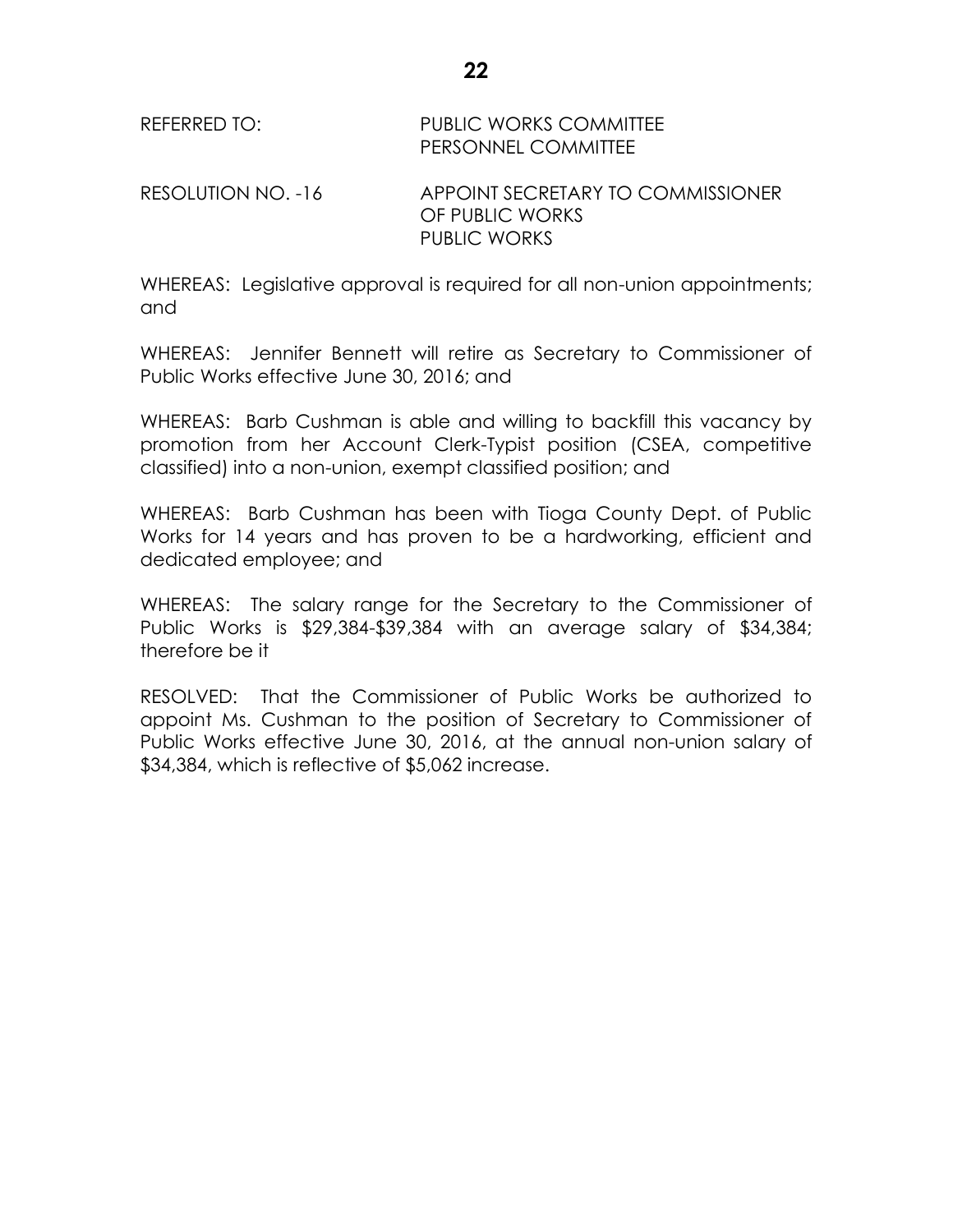REFERRED TO: PERSONNEL COMMITTEE LEGISLATIVE WORKSESSION RESOLUTION NO. -16 RESOLUTION TO DECLARE WORK DAY STATUS FOR ELECTED AND APPOINTED

WHEREAS: Resolution 206-09 established a standard work day for elected and appointed officials for New York State and Local Employees' Retirement System reporting purposes; and

**OFFICIALS** 

WHEREAS: New York State recently amended the regulations for retirement reporting of elected and appointed officials; and

WHEREAS: Tioga County is reviewing the amendments and current retirement reporting of elected and appointed officials to ensure compliance; and

WHEREAS: It has come to light that some positions do not have an established standard work day; therefore be it

RESOLVED: That the Tioga County Legislature hereby establishes as a standard work day for these additional elected and appointed officials for the purpose of determining days worked reportable to the New York State and Local Employees' Retirement System as follows:

Appointed Officials Five day work week, six hour day: Budget Officer

Director Veteran's Service Agency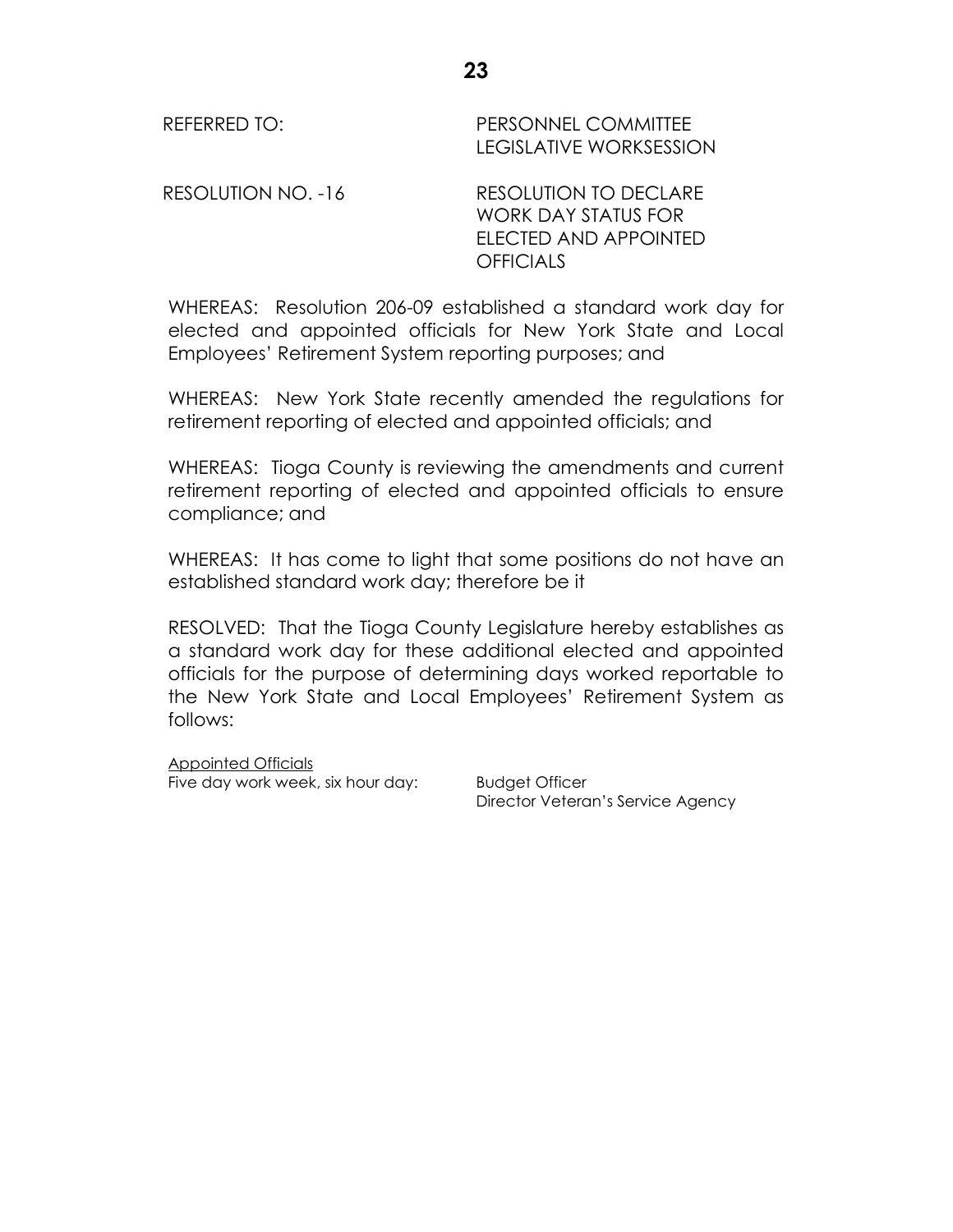| REFERRED TO:       | LEGISLATIVE WORKSESSION<br>PERSONNEL COMMITTEE |
|--------------------|------------------------------------------------|
| RESOLUTION NO. -16 | STANDARD WORK DAY AND                          |

WHEREAS: The New York State Retirement System created new reporting regulations in 2009 that require establishment of terms and work hours for elected and appointed officials and a resolution stating such at the onset of each term; therefore be it

REPORTING RESOLUTION

RESOLVED: That the County of Tioga hereby establishes the following as standard work days for elected and appointed officials, and will report the following days worked to the New York State and Local Employees' Retirement System based on the record of activities maintained and submitted by the following officials to the Clerk of this body;

| <b>Title</b>                                   | <b>Name</b>                    | <b>Standard</b><br><b>Work Day</b><br>(Hrs/day) | <b>Term</b><br><b>Begins/Ends</b>    | <b>Participates</b><br>in<br><b>Employer's</b><br><b>Time</b><br><b>Keeping</b><br>System<br>(Y/N) | Days/Month<br>(based on<br><b>Record of</b><br><b>Activities)</b> |
|------------------------------------------------|--------------------------------|-------------------------------------------------|--------------------------------------|----------------------------------------------------------------------------------------------------|-------------------------------------------------------------------|
| <b>Elected Officials</b>                       |                                |                                                 |                                      |                                                                                                    |                                                                   |
| County Clerk                                   | Andrea Klett                   | 7                                               | $1/1/16$ -<br>12/31/19               | $\mathsf{N}$                                                                                       | 20.95                                                             |
| Legislator                                     | Martha<br>Sauerbrey            | 6                                               | $1/1/16$ -<br>12/31/18               | $\mathsf{N}$                                                                                       | 18.06                                                             |
| Legislator                                     | <b>Tracy Monell</b><br>Loretta | 6                                               | $1/1/16$ -<br>12/31/18<br>$1/1/16$ - | $\mathsf{N}$                                                                                       | 7.31                                                              |
| Legislator                                     | Sullivan                       | 6                                               | 12/31/18                             | $\mathsf N$                                                                                        | 8.98                                                              |
| Legislator                                     | Richard<br>Huttleston          | 6                                               | $1/1/16$ -<br>12/31/18               | $\mathsf{N}$                                                                                       | 6.63                                                              |
| Coroner                                        | Ryan Kline                     | 6                                               | $1/1/16$ -<br>12/31/19               | $\mathsf{N}$                                                                                       | 3.31                                                              |
| <b>Appointed Officials</b>                     |                                |                                                 |                                      |                                                                                                    |                                                                   |
| 3rd Assistant District<br>Attorney             | Kristen<br>Grabowski           | $\overline{7}$                                  | $1/4/16$ -<br>12/31/17               | $\mathsf{N}$                                                                                       | 11.46                                                             |
| 2 <sup>nd</sup> Assistant District<br>Attorney | Palmer Pelella                 | $\overline{7}$                                  | $11/16/15$ -<br>12/31/17             | $\mathsf{N}$                                                                                       | 20.77                                                             |
| <b>Assistant Fire</b><br>Coordinator           | Kevin Ford                     | 6                                               | $1/1/16$ -<br>12/31/18               | $\mathsf{N}$                                                                                       | 4.51                                                              |
| <b>Budget Officer (PT)</b>                     | Rita<br>Hollenbeck             | 6                                               | $1/1/16$ -<br>12/31/18               | $\mathsf{N}$                                                                                       | 14.62                                                             |
| Public Defender                                | George Awad                    | 6                                               | $1/1/16$ -<br>12/31/18               | $\mathsf{N}$                                                                                       | 17.91                                                             |